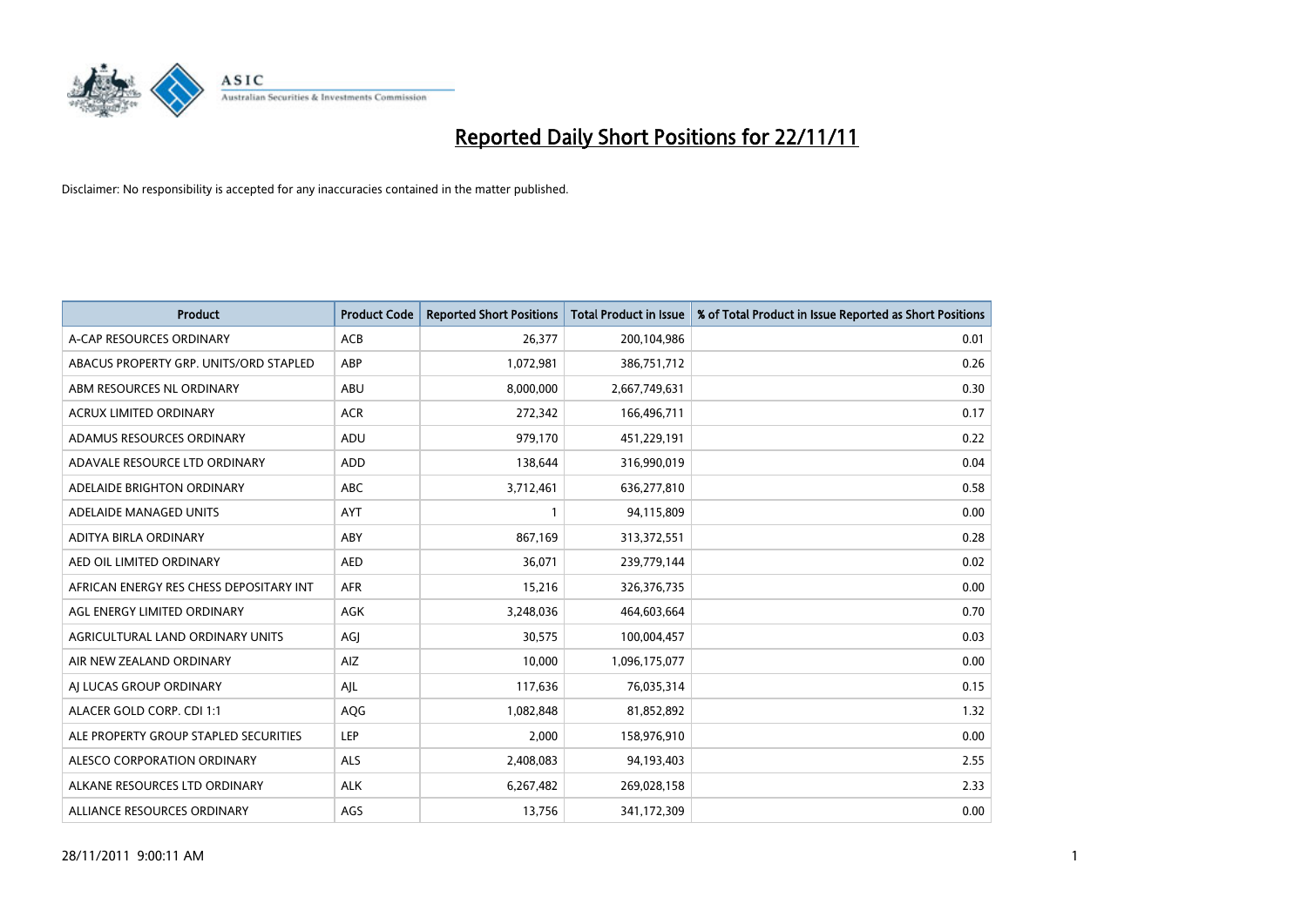

| <b>Product</b>                         | <b>Product Code</b> | <b>Reported Short Positions</b> | <b>Total Product in Issue</b> | % of Total Product in Issue Reported as Short Positions |
|----------------------------------------|---------------------|---------------------------------|-------------------------------|---------------------------------------------------------|
| ALLIED GOLD MIN PLC CDI 1:1            | <b>ALD</b>          | 4.500                           | 73,573,896                    | 0.01                                                    |
| ALLIED HEALTH LTD ORDINARY             | AHZ                 | 134,528                         | 643,360,097                   | 0.02                                                    |
| ALTONA MINING LTD ORDINARY             | <b>AOH</b>          | 631,975                         | 518,687,704                   | 0.13                                                    |
| ALUMINA LIMITED ORDINARY               | <b>AWC</b>          | 40,353,516                      | 2,440,196,187                 | 1.65                                                    |
| AMADEUS ENERGY ORDINARY                | AMU                 | 454.000                         | 278,472,818                   | 0.16                                                    |
| AMALGAMATED HOLDINGS ORDINARY          | AHD                 | 4                               | 157,480,461                   | 0.00                                                    |
| AMCOR LIMITED ORDINARY                 | <b>AMC</b>          | 4,341,044                       | 1,221,776,347                 | 0.35                                                    |
| AMP LIMITED ORDINARY                   | AMP                 | 9,182,756                       | 2,854,672,784                 | 0.29                                                    |
| AMPELLA MINING ORDINARY                | <b>AMX</b>          | 808,245                         | 204,985,108                   | 0.40                                                    |
| ANGLOGOLD ASHANTI CDI 5:1              | AGG                 | 999                             | 89,207,765                    | 0.00                                                    |
| ANSELL LIMITED ORDINARY                | <b>ANN</b>          | 2,520,967                       | 131, 177, 201                 | 1.90                                                    |
| ANTARES ENERGY LTD ORDINARY            | <b>AZZ</b>          | 27,300                          | 263,000,000                   | 0.01                                                    |
| ANZ BANKING GRP LTD ORDINARY           | ANZ                 | 18,446,110                      | 2,629,322,167                 | 0.67                                                    |
| APA GROUP STAPLED SECURITIES           | APA                 | 7,858,443                       | 639,334,625                   | 1.22                                                    |
| APEX MINERALS NL ORDINARY              | <b>AXM</b>          | 885,146                         | 5,550,243,713                 | 0.02                                                    |
| APN EUROPEAN RETAIL UNITS STAPLED SEC. | AEZ                 | 11,832                          | 544,910,660                   | 0.00                                                    |
| APN NEWS & MEDIA ORDINARY              | <b>APN</b>          | 25,472,274                      | 630,211,415                   | 4.04                                                    |
| AQUARIUS PLATINUM. ORDINARY            | <b>AQP</b>          | 3,657,389                       | 470,312,578                   | 0.75                                                    |
| <b>AOUILA RESOURCES ORDINARY</b>       | <b>AQA</b>          | 6,643,136                       | 374,368,499                   | 1.73                                                    |
| ARAFURA RESOURCE LTD ORDINARY          | <b>ARU</b>          | 9,397,720                       | 367,980,342                   | 2.53                                                    |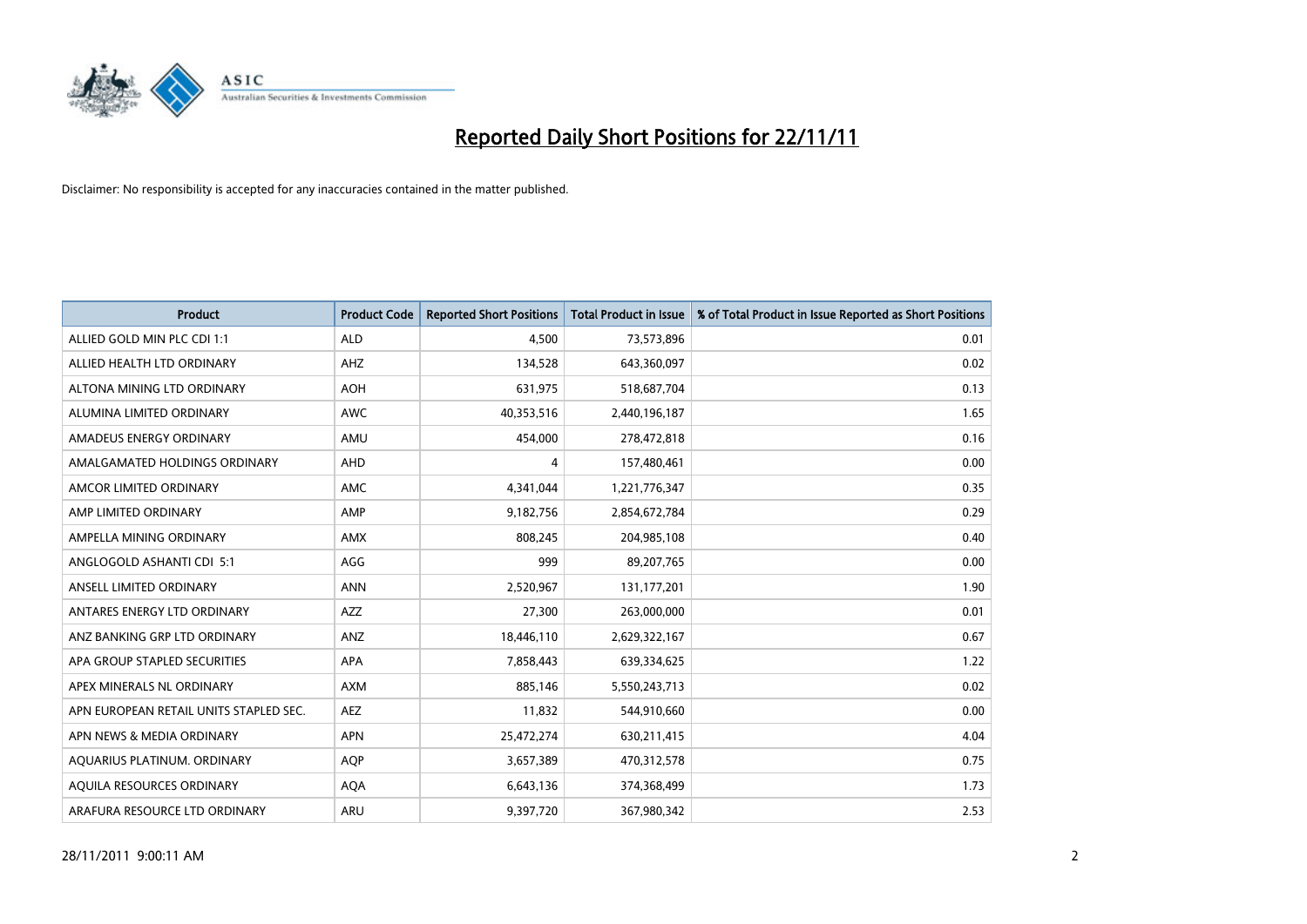

| <b>Product</b>                          | <b>Product Code</b> | <b>Reported Short Positions</b> | <b>Total Product in Issue</b> | % of Total Product in Issue Reported as Short Positions |
|-----------------------------------------|---------------------|---------------------------------|-------------------------------|---------------------------------------------------------|
| ARB CORPORATION ORDINARY                | ARP                 | 17,217                          | 72,481,302                    | 0.02                                                    |
| ARDENT LEISURE GROUP STAPLED SECURITIES | AAD                 | 640,734                         | 324,236,390                   | 0.19                                                    |
| ARISTOCRAT LEISURE ORDINARY             | <b>ALL</b>          | 26,881,451                      | 543,181,024                   | 4.95                                                    |
| ASCIANO LIMITED ORDINARY                | <b>AIO</b>          | 9,746,101                       | 2,926,103,883                 | 0.32                                                    |
| ASG GROUP LIMITED ORDINARY              | <b>ASZ</b>          | 171,613                         | 171,456,889                   | 0.10                                                    |
| ASPEN GROUP ORD/UNITS STAPLED           | <b>APZ</b>          | 1,000,755                       | 584,985,037                   | 0.17                                                    |
| ASPIRE MINING LTD ORDINARY              | AKM                 | 420,958                         | 620,594,556                   | 0.06                                                    |
| <b>ASTON RES LTD ORDINARY</b>           | <b>AZT</b>          | 3,650,084                       | 204,668,861                   | 1.78                                                    |
| ASTRO JAP PROP GROUP STAPLED SECURITIES | AIA                 | 29,493                          | 58,445,002                    | 0.05                                                    |
| ASX LIMITED ORDINARY                    | <b>ASX</b>          | 1,923,606                       | 175,136,729                   | 1.09                                                    |
| ATLANTIC LIMITED ORDINARY               | ATI                 | 83,408                          | 114,494,562                   | 0.07                                                    |
| ATLAS IRON LIMITED ORDINARY             | <b>AGO</b>          | 12,107,181                      | 893,859,560                   | 1.33                                                    |
| <b>AURORA OIL &amp; GAS ORDINARY</b>    | <b>AUT</b>          | 12,245,025                      | 411,655,343                   | 2.97                                                    |
| <b>AUSDRILL LIMITED ORDINARY</b>        | ASL                 | 122,626                         | 302,754,823                   | 0.03                                                    |
| <b>AUSENCO LIMITED ORDINARY</b>         | AAX                 | 1,377,742                       | 123,258,843                   | 1.12                                                    |
| AUSTAL LIMITED ORDINARY                 | ASB                 | 313,952                         | 188,069,638                   | 0.17                                                    |
| AUSTAR UNITED ORDINARY                  | <b>AUN</b>          | 5,340,311                       | 1,271,505,737                 | 0.41                                                    |
| AUSTBROKERS HOLDINGS ORDINARY           | <b>AUB</b>          | 2                               | 55,419,436                    | 0.00                                                    |
| AUSTIN ENGINEERING ORDINARY             | <b>ANG</b>          | 44,125                          | 72,014,403                    | 0.05                                                    |
| <b>AUSTRALAND ASSETS ASSETS</b>         | AAZPB               | 1,168                           | 2,750,000                     | 0.04                                                    |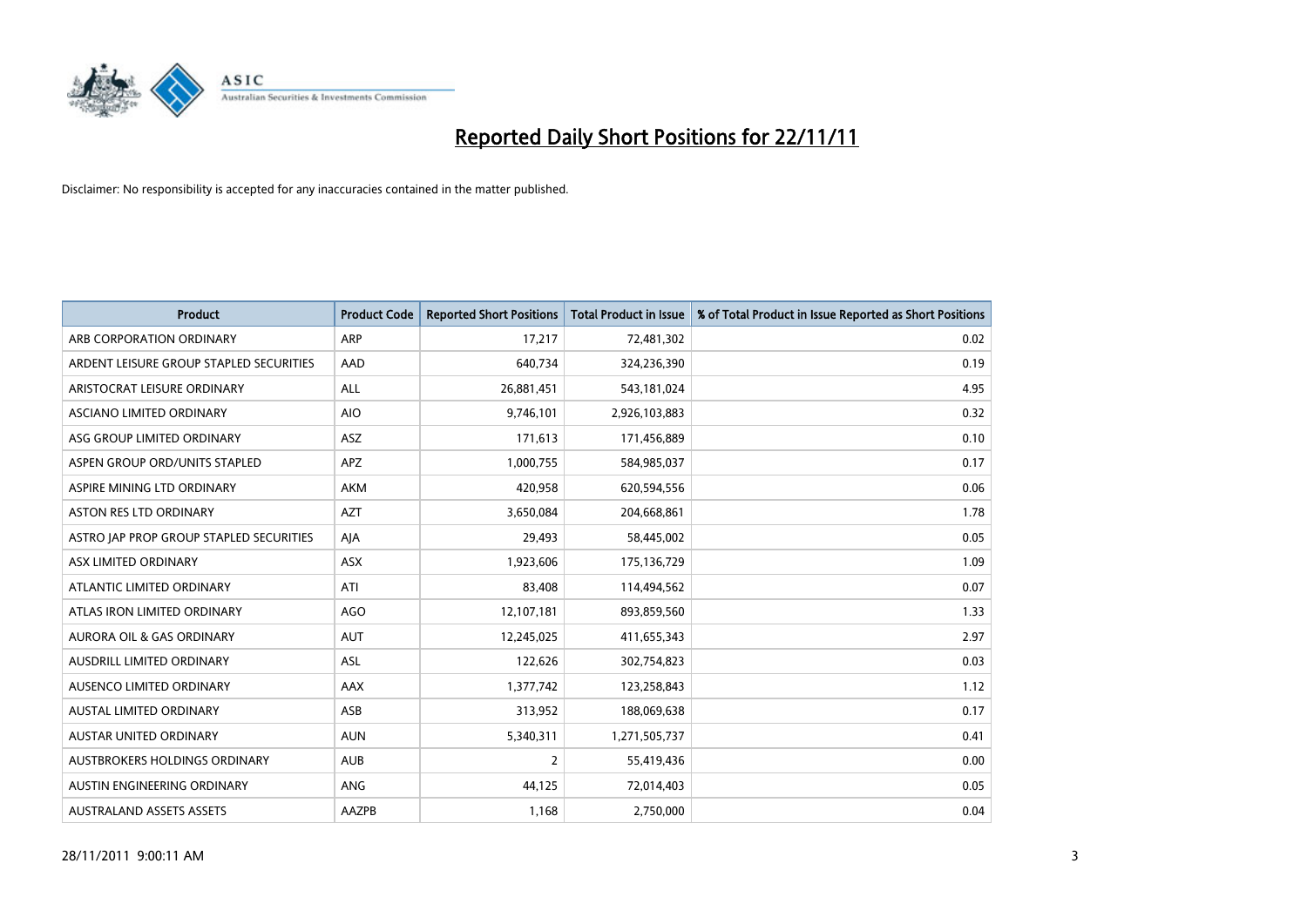

| <b>Product</b>                       | <b>Product Code</b> | <b>Reported Short Positions</b> | <b>Total Product in Issue</b> | % of Total Product in Issue Reported as Short Positions |
|--------------------------------------|---------------------|---------------------------------|-------------------------------|---------------------------------------------------------|
| AUSTRALAND PROPERTY STAPLED SECURITY | <b>ALZ</b>          | 534,638                         | 576,846,597                   | 0.07                                                    |
| AUSTRALIAN AGRICULT. ORDINARY        | AAC                 | 938,324                         | 312,892,824                   | 0.29                                                    |
| <b>AUSTRALIAN EDUCATION UNITS</b>    | <b>AEU</b>          | 625,000                         | 175,465,397                   | 0.36                                                    |
| AUSTRALIAN FOUNDAT. ORDINARY         | AFI                 | 9,300                           | 1,023,675,745                 | 0.00                                                    |
| AUSTRALIAN INFRASTR, UNITS/ORDINARY  | <b>AIX</b>          | 12,759,067                      | 620,733,944                   | 2.05                                                    |
| AUSTRALIAN MINES LTD ORDINARY        | <b>AUZ</b>          | 1,400,000                       | 636,910,317                   | 0.22                                                    |
| AUSTRALIAN PHARM, ORDINARY           | API                 | 600.848                         | 488,115,883                   | 0.12                                                    |
| AUTOMOTIVE HOLDINGS ORDINARY         | <b>AHE</b>          | 2,320                           | 260,579,682                   | 0.00                                                    |
| AVEXA LIMITED ORDINARY               | <b>AVX</b>          | 243,657                         | 847,688,779                   | 0.03                                                    |
| AWE LIMITED ORDINARY                 | AWE                 | 2,724,574                       | 521,871,941                   | 0.52                                                    |
| AZUMAH RESOURCES ORDINARY            | <b>AZM</b>          | 397,072                         | 282,020,356                   | 0.14                                                    |
| <b>BANDANNA ENERGY ORDINARY</b>      | <b>BND</b>          | 1,140,491                       | 528,481,199                   | 0.21                                                    |
| BANK OF QUEENSLAND. ORDINARY         | <b>BOO</b>          | 11,363,005                      | 225,369,547                   | 5.04                                                    |
| <b>BANNERMAN RESOURCES ORDINARY</b>  | <b>BMN</b>          | 200,966                         | 234,435,934                   | 0.09                                                    |
| <b>BASE RES LIMITED ORDINARY</b>     | <b>BSE</b>          | 1,351,311                       | 460,440,029                   | 0.30                                                    |
| <b>BATHURST RESOURCES ORDINARY</b>   | <b>BTU</b>          | 17,104,699                      | 689,447,997                   | 2.47                                                    |
| <b>BAUXITE RESOURCE LTD ORDINARY</b> | <b>BAU</b>          | 123,797                         | 235,379,896                   | 0.06                                                    |
| <b>BC IRON LIMITED ORDINARY</b>      | <b>BCI</b>          | 298,158                         | 95,311,000                    | 0.31                                                    |
| BEACH ENERGY LIMITED ORDINARY        | <b>BPT</b>          | 17,921,075                      | 1,107,635,932                 | 1.62                                                    |
| BEADELL RESOURCE LTD ORDINARY        | <b>BDR</b>          | 6.982.724                       | 657,906,946                   | 1.05                                                    |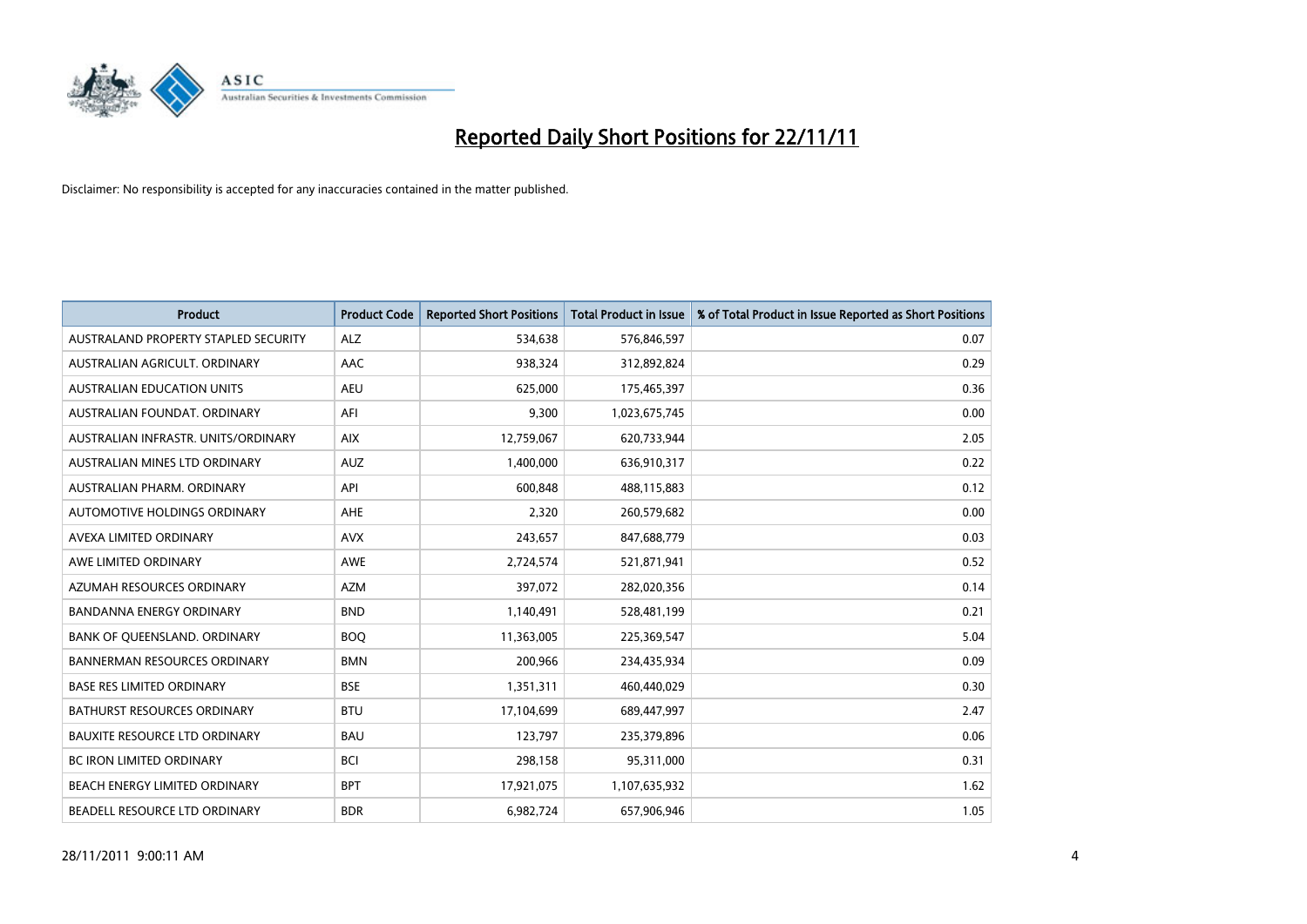

| <b>Product</b>                       | <b>Product Code</b> | <b>Reported Short Positions</b> | <b>Total Product in Issue</b> | % of Total Product in Issue Reported as Short Positions |
|--------------------------------------|---------------------|---------------------------------|-------------------------------|---------------------------------------------------------|
| BENDIGO AND ADELAIDE ORDINARY        | <b>BEN</b>          | 6,034,509                       | 365,816,262                   | 1.64                                                    |
| BERKELEY RESOURCES ORDINARY          | <b>BKY</b>          | 179,238                         | 174,298,273                   | 0.10                                                    |
| BETASHARES ASX RES ETF UNITS         | <b>ORE</b>          | 88,220                          | 4,519,665                     | 1.95                                                    |
| BHP BILLITON LIMITED ORDINARY        | <b>BHP</b>          | 26,531,533                      | 3,211,496,105                 | 0.78                                                    |
| <b>BILLABONG ORDINARY</b>            | <b>BBG</b>          | 28,575,703                      | 255,102,103                   | 11.19                                                   |
| <b>BIONOMICS LIMITED ORDINARY</b>    | <b>BNO</b>          | 4,993                           | 344,731,779                   | 0.00                                                    |
| <b>BIOTA HOLDINGS ORDINARY</b>       | <b>BTA</b>          | 1,474,007                       | 181,703,711                   | 0.80                                                    |
| <b>BISALLOY STEEL ORDINARY</b>       | <b>BIS</b>          | 84,480                          | 216,455,965                   | 0.04                                                    |
| BKI INVESTMENT LTD ORDINARY          | BKI                 | 508                             | 425,549,573                   | 0.00                                                    |
| <b>BLACKTHORN RESOURCES ORDINARY</b> | <b>BTR</b>          | 35,848                          | 122,918,000                   | 0.03                                                    |
| BLUESCOPE STEEL LTD ORDINARY         | <b>BSL</b>          | 98,469,949                      | 1,849,170,356                 | 5.29                                                    |
| <b>BOART LONGYEAR ORDINARY</b>       | <b>BLY</b>          | 4,842,637                       | 461,163,412                   | 1.04                                                    |
| <b>BOOM LOGISTICS ORDINARY</b>       | <b>BOL</b>          | 337,999                         | 465,011,147                   | 0.07                                                    |
| BORAL LIMITED, ORDINARY              | <b>BLD</b>          | 32,460,038                      | 744,729,957                   | 4.36                                                    |
| BOTSWANA METALS LTD ORDINARY         | <b>BML</b>          | 7,000                           | 143,717,013                   | 0.00                                                    |
| <b>BOW ENERGY LIMITED ORDINARY</b>   | <b>BOW</b>          | 1,541,045                       | 361,926,672                   | 0.41                                                    |
| <b>BRADKEN LIMITED ORDINARY</b>      | <b>BKN</b>          | 3,223,938                       | 166,624,800                   | 1.92                                                    |
| <b>BRAMBLES LIMITED ORDINARY</b>     | <b>BXB</b>          | 14,168,597                      | 1,480,318,057                 | 0.94                                                    |
| <b>BREVILLE GROUP LTD ORDINARY</b>   | <b>BRG</b>          | 2,739                           | 130,095,322                   | 0.00                                                    |
| BRICKWORKS LIMITED ORDINARY          | <b>BKW</b>          | 85,168                          | 147,567,333                   | 0.06                                                    |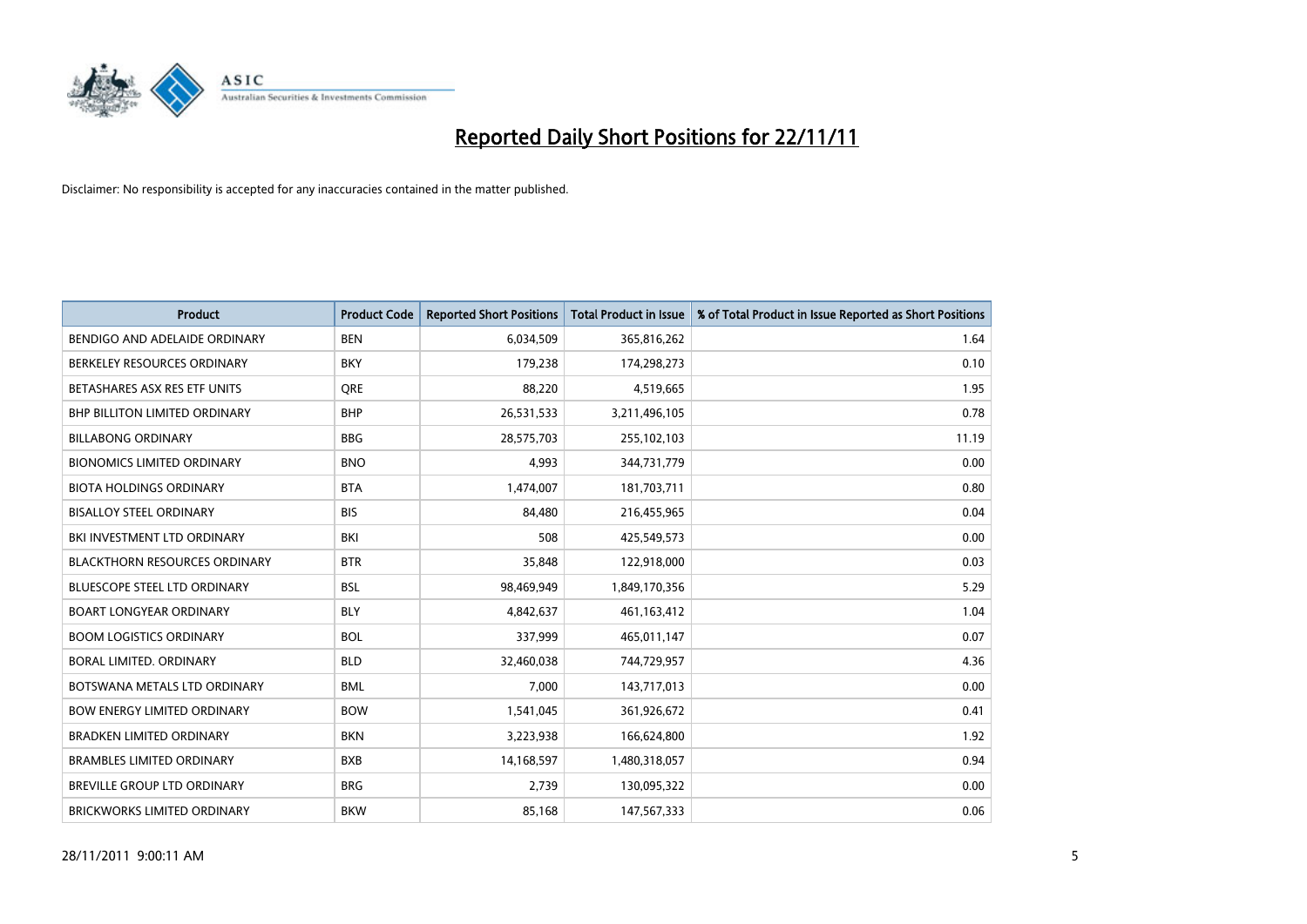

| <b>Product</b>                        | <b>Product Code</b> | <b>Reported Short Positions</b> | <b>Total Product in Issue</b> | % of Total Product in Issue Reported as Short Positions |
|---------------------------------------|---------------------|---------------------------------|-------------------------------|---------------------------------------------------------|
| <b>BROCKMAN RESOURCES ORDINARY</b>    | <b>BRM</b>          | 84,930                          | 144,803,151                   | 0.05                                                    |
| BT INVESTMENT MNGMNT ORDINARY         | <b>BTT</b>          | 1,250,696                       | 267,906,977                   | 0.47                                                    |
| <b>BURU ENERGY ORDINARY</b>           | <b>BRU</b>          | 559,278                         | 213,963,477                   | 0.26                                                    |
| <b>BWP TRUST ORDINARY UNITS</b>       | <b>BWP</b>          | 486,369                         | 520,012,793                   | 0.08                                                    |
| CABCHARGE AUSTRALIA ORDINARY          | CAB                 | 655,912                         | 120,437,014                   | 0.55                                                    |
| CALTEX AUSTRALIA ORDINARY             | <b>CTX</b>          | 5,994,015                       | 270,000,000                   | 2.23                                                    |
| <b>CAMPBELL BROTHERS ORDINARY</b>     | <b>CPB</b>          | 413.857                         | 67,503,411                    | 0.59                                                    |
| CAPE LAMBERT RES LTD ORDINARY         | <b>CFE</b>          | 1,210,058                       | 652,171,792                   | 0.18                                                    |
| CARABELLA RES LTD ORDINARY            | <b>CLR</b>          | 12,358                          | 104,603,539                   | 0.01                                                    |
| <b>CARBON ENERGY ORDINARY</b>         | <b>CNX</b>          | 1,824,011                       | 767,391,062                   | 0.22                                                    |
| <b>CARDNO LIMITED ORDINARY</b>        | <b>CDD</b>          | 477                             | 110,301,978                   | 0.00                                                    |
| CARNARVON PETROLEUM ORDINARY          | <b>CVN</b>          | 3,498,554                       | 690,320,634                   | 0.50                                                    |
| <b>CARNEGIE WAVE ENERGY ORDINARY</b>  | <b>CWE</b>          | 83,000                          | 901,487,627                   | 0.01                                                    |
| <b>CARPATHIAN RESOURCES ORDINARY</b>  | <b>CPN</b>          | 75,000                          | 265,533,501                   | 0.03                                                    |
| CARPENTARIA EXP. LTD ORDINARY         | CAP                 | 9,777                           | 98,991,301                    | 0.01                                                    |
| CARSALES.COM LTD ORDINARY             | <b>CRZ</b>          | 13,870,107                      | 233,971,831                   | 5.92                                                    |
| <b>CASH CONVERTERS ORDINARY</b>       | CCV                 | 55,296                          | 379,761,025                   | 0.01                                                    |
| <b>CASPIAN OIL &amp; GAS ORDINARY</b> | CIG                 | 50,000                          | 1,331,500,513                 | 0.00                                                    |
| <b>CELLNET GROUP ORDINARY</b>         | <b>CLT</b>          | 1,342                           | 61,231,382                    | 0.00                                                    |
| CENTRAL PETROLEUM ORDINARY            | <b>CTP</b>          | 11,455                          | 1,073,304,842                 | 0.00                                                    |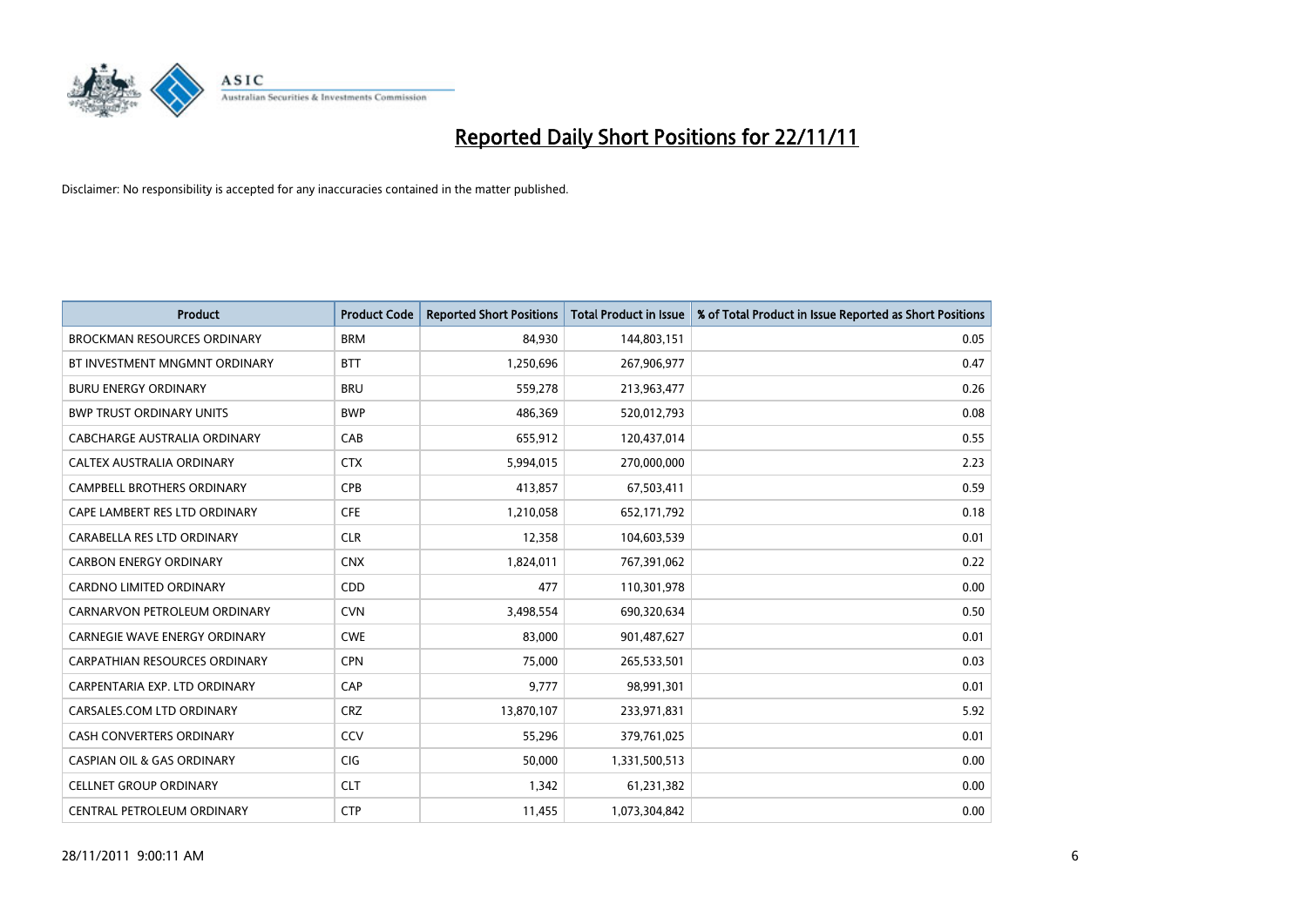

| <b>Product</b>                             | <b>Product Code</b> | <b>Reported Short Positions</b> | <b>Total Product in Issue</b> | % of Total Product in Issue Reported as Short Positions |
|--------------------------------------------|---------------------|---------------------------------|-------------------------------|---------------------------------------------------------|
| <b>CENTRO PROPERTIES UNITS/ORD STAPLED</b> | <b>CNP</b>          | 2,537                           | 972,414,514                   | 0.00                                                    |
| CENTRO RETAIL GROUP STAPLED SECURITIES     | <b>CER</b>          | 829,400                         | 2,286,399,424                 | 0.03                                                    |
| <b>CERAMIC FUEL CELLS ORDINARY</b>         | CFU                 | 241,538                         | 1,262,577,415                 | 0.02                                                    |
| CFS RETAIL PROPERTY UNITS                  | <b>CFX</b>          | 64,032,098                      | 2,839,591,911                 | 2.25                                                    |
| <b>CHALICE GOLD MINES ORDINARY</b>         | <b>CHN</b>          | 200                             | 250,030,886                   | 0.00                                                    |
| <b>CHALLENGER DIV.PRO. STAPLED UNITS</b>   | <b>CDI</b>          | 128,682                         | 888,390,542                   | 0.01                                                    |
| <b>CHALLENGER INFRAST, STAPLED UNITS</b>   | <b>CIF</b>          | 41,127                          | 316,223,785                   | 0.01                                                    |
| <b>CHALLENGER LIMITED ORDINARY</b>         | <b>CGF</b>          | 5,075,603                       | 552,513,723                   | 0.94                                                    |
| CHANDLER MACLEOD LTD ORDINARY              | <b>CMG</b>          | 11,970                          | 466,466,720                   | 0.00                                                    |
| CHARTER HALL GROUP STAPLED US PROHIBIT.    | <b>CHC</b>          | 217,273                         | 308,040,283                   | 0.07                                                    |
| <b>CHARTER HALL OFFICE UNIT</b>            | COO                 | 4,493,293                       | 493,319,730                   | 0.90                                                    |
| <b>CHARTER HALL RETAIL UNITS</b>           | <b>CQR</b>          | 1,444,455                       | 299,628,571                   | 0.48                                                    |
| CHORUS LIMITED DEFERRED SETTLEMENT         | <b>CNU</b>          | 592,635                         | 384,941,400                   | 0.14                                                    |
| CITIGOLD CORP LTD ORDINARY                 | <b>CTO</b>          | 2,059,217                       | 1,105,078,301                 | 0.18                                                    |
| CLINUVEL PHARMACEUT, ORDINARY              | <b>CUV</b>          | 4,127                           | 30,394,206                    | 0.01                                                    |
| <b>CLOUGH LIMITED ORDINARY</b>             | <b>CLO</b>          | 113,708                         | 768,971,269                   | 0.02                                                    |
| <b>COAL &amp; ALLIED ORDINARY</b>          | <b>CNA</b>          | 5,062                           | 86,584,735                    | 0.00                                                    |
| COAL OF AFRICA LTD ORDINARY                | <b>CZA</b>          | 813,512                         | 611,960,610                   | 0.12                                                    |
| <b>COALSPUR MINES LTD ORDINARY</b>         | <b>CPL</b>          | 941,000                         | 579,768,744                   | 0.14                                                    |
| <b>COBAR CONSOLIDATED ORDINARY</b>         | CCU                 | 24.200                          | 205,783,037                   | 0.01                                                    |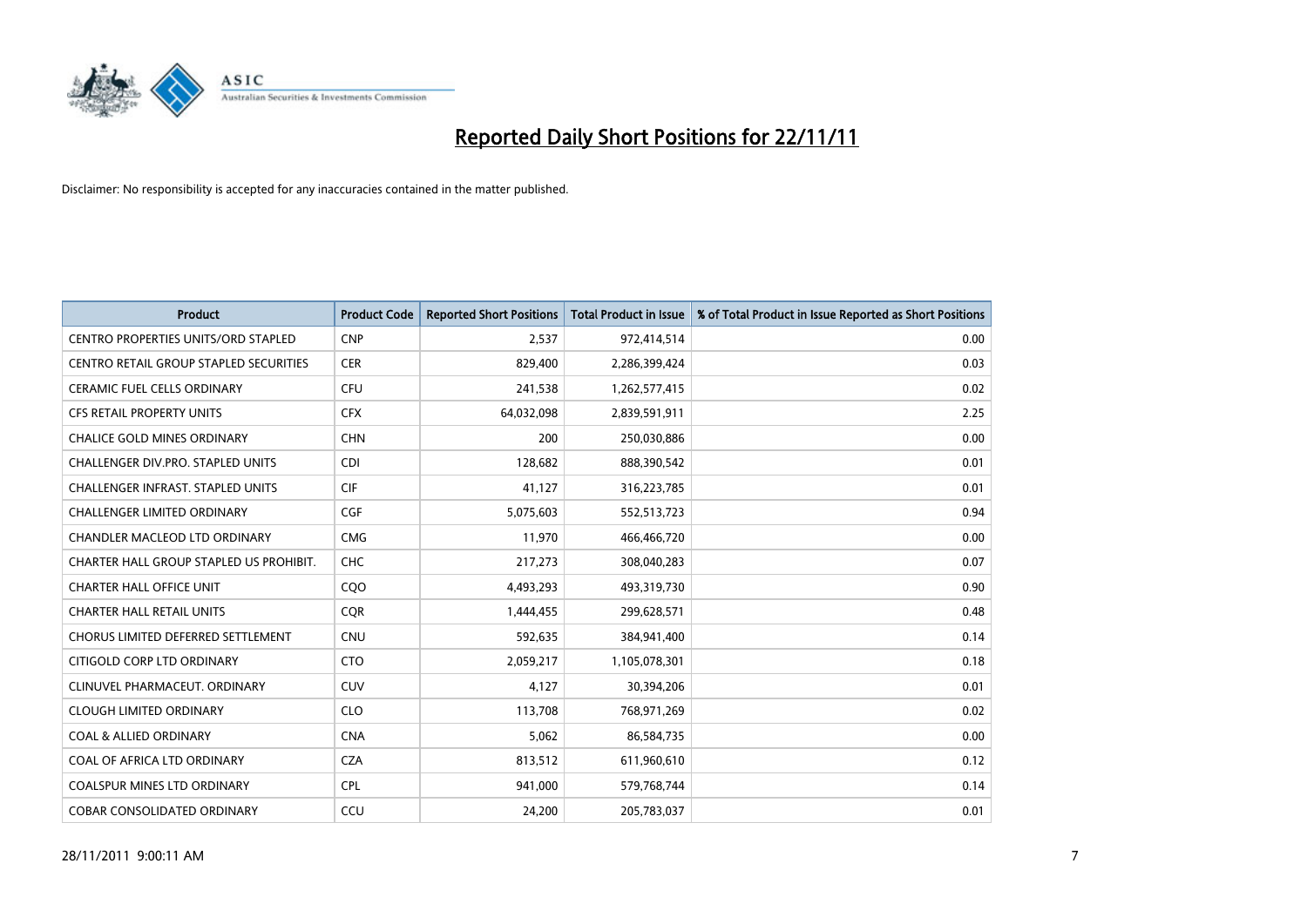

| <b>Product</b>                          | <b>Product Code</b> | <b>Reported Short Positions</b> | <b>Total Product in Issue</b> | % of Total Product in Issue Reported as Short Positions |
|-----------------------------------------|---------------------|---------------------------------|-------------------------------|---------------------------------------------------------|
| COCA-COLA AMATIL ORDINARY               | <b>CCL</b>          | 9,323,306                       | 759,567,552                   | 1.20                                                    |
| COCHLEAR LIMITED ORDINARY               | <b>COH</b>          | 3,488,501                       | 56,902,433                    | 6.14                                                    |
| <b>COCKATOO COAL ORDINARY</b>           | <b>COK</b>          | 7,147,222                       | 1,016,196,908                 | 0.68                                                    |
| <b>COKAL LTD ORDINARY</b>               | <b>CKA</b>          | 413,616                         | 132,245,134                   | 0.31                                                    |
| <b>COLLINS FOODS LTD ORDINARY</b>       | <b>CKF</b>          | 409,740                         | 93,000,003                    | 0.44                                                    |
| COMMONWEALTH BANK, ORDINARY             | <b>CBA</b>          | 27,848,493                      | 1,576,237,644                 | 1.76                                                    |
| COMMONWEALTH PROP ORDINARY UNITS        | <b>CPA</b>          | 25,432,628                      | 2,458,123,552                 | 1.04                                                    |
| <b>COMPASS RESOURCES ORDINARY</b>       | <b>CMR</b>          | 160,952                         | 1,403,744,100                 | 0.00                                                    |
| <b>COMPUTERSHARE LTD ORDINARY</b>       | <b>CPU</b>          | 4,158,971                       | 555,664,059                   | 0.71                                                    |
| CONSOLIDATED MEDIA, ORDINARY            | <b>CMI</b>          | 1,346,268                       | 561,834,996                   | 0.23                                                    |
| CONTANGO MICROCAP ORDINARY              | <b>CTN</b>          | 7,500                           | 147,467,406                   | 0.01                                                    |
| CONTINENTAL COAL LTD ORDINARY           | CCC                 | 48,735                          | 372,662,917                   | 0.01                                                    |
| COOPER ENERGY LTD ORDINARY              | <b>COE</b>          | 89,539                          | 292,576,001                   | 0.03                                                    |
| <b>COPPER STRIKE LTD ORDINARY</b>       | <b>CSE</b>          | 714                             | 129,455,571                   | 0.00                                                    |
| <b>CORDLIFE LIMITED ORDINARY</b>        | CBB                 |                                 | 150,887,354                   | 0.00                                                    |
| COUNT FINANCIAL ORDINARY                | COU                 | 577,841                         | 262,282,684                   | 0.22                                                    |
| <b>CREDIT CORP GROUP ORDINARY</b>       | <b>CCP</b>          | 5,891                           | 45,571,114                    | 0.01                                                    |
| <b>CROMWELL PROP STAPLED SECURITIES</b> | <b>CMW</b>          | 1,977,846                       | 968,904,031                   | 0.20                                                    |
| <b>CROWN LIMITED ORDINARY</b>           | <b>CWN</b>          | 865,535                         | 728,394,185                   | 0.11                                                    |
| <b>CSG LIMITED ORDINARY</b>             | CSV                 | 591,545                         | 282,567,499                   | 0.21                                                    |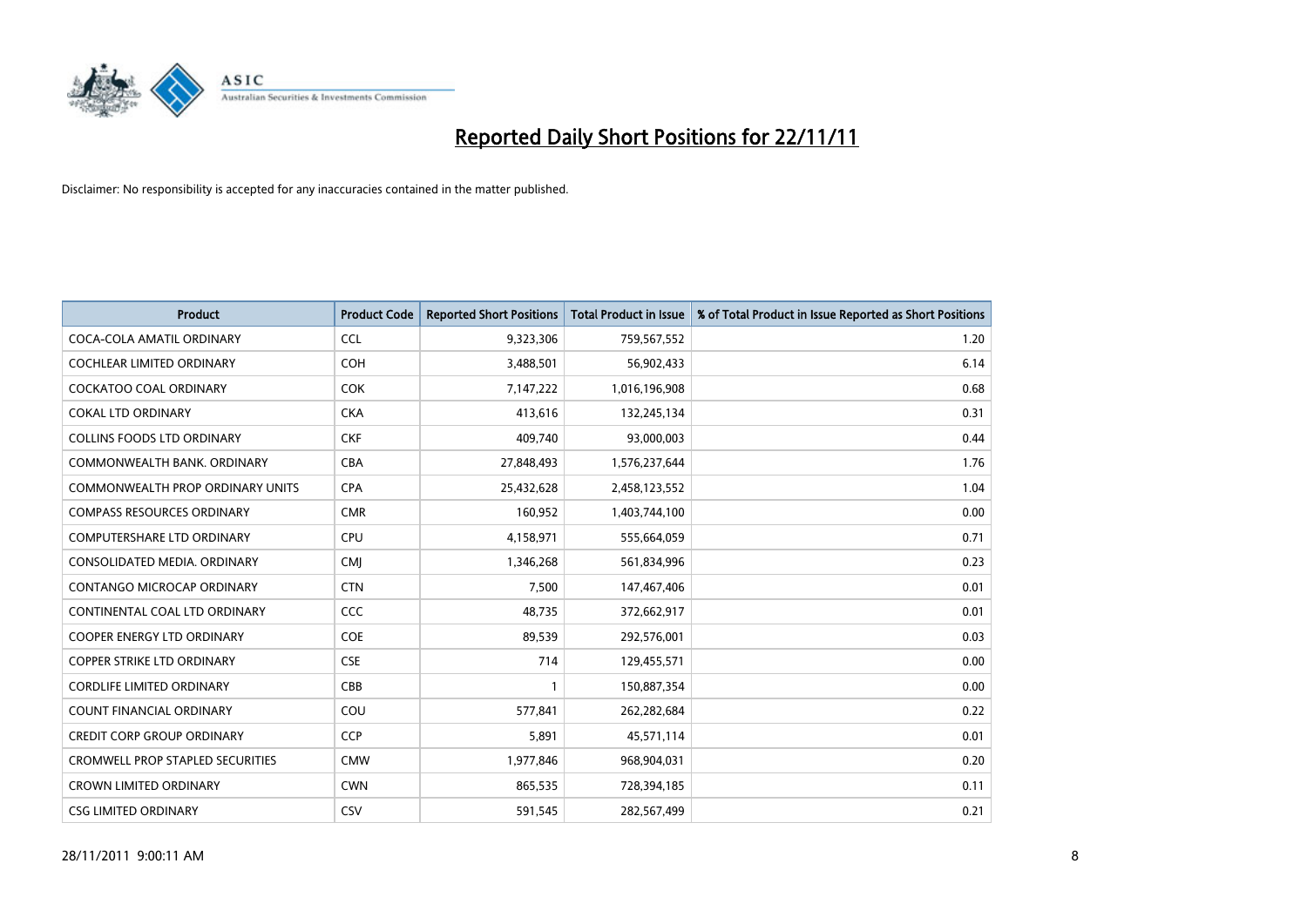

| <b>Product</b>                     | <b>Product Code</b> | <b>Reported Short Positions</b> | <b>Total Product in Issue</b> | % of Total Product in Issue Reported as Short Positions |
|------------------------------------|---------------------|---------------------------------|-------------------------------|---------------------------------------------------------|
| <b>CSL LIMITED ORDINARY</b>        | <b>CSL</b>          | 6,091,474                       | 525,052,639                   | 1.13                                                    |
| <b>CSR LIMITED ORDINARY</b>        | <b>CSR</b>          | 19,247,219                      | 506,000,315                   | 3.79                                                    |
| <b>CUDECO LIMITED ORDINARY</b>     | <b>CDU</b>          | 1,567,605                       | 159,849,865                   | 0.96                                                    |
| DART ENERGY LTD ORDINARY           | <b>DTE</b>          | 11,622,904                      | 734,931,470                   | 1.60                                                    |
| DAVID JONES LIMITED ORDINARY       | <b>DIS</b>          | 52,701,616                      | 524,940,325                   | 10.02                                                   |
| DECMIL GROUP LIMITED ORDINARY      | <b>DCG</b>          | 129,120                         | 124,269,568                   | 0.09                                                    |
| DEEP YELLOW LIMITED ORDINARY       | <b>DYL</b>          | 15,876                          | 1,128,506,403                 | 0.00                                                    |
| DEVINE LIMITED ORDINARY            | <b>DVN</b>          | 1,011                           | 158,730,556                   | 0.00                                                    |
| DEXUS PROPERTY GROUP STAPLED UNITS | <b>DXS</b>          | 12,779,347                      | 4,839,024,176                 | 0.26                                                    |
| DISCOVERY METALS LTD ORDINARY      | <b>DML</b>          | 6,982,090                       | 439,128,231                   | 1.59                                                    |
| DOMINO PIZZA ENTERPR ORDINARY      | <b>DMP</b>          | 40,065                          | 69,174,674                    | 0.06                                                    |
| DOWNER EDI LIMITED ORDINARY        | <b>DOW</b>          | 6,382,151                       | 429,100,296                   | 1.47                                                    |
| DUET GROUP STAPLED US PROHIBIT.    | <b>DUE</b>          | 8,626,355                       | 1,091,628,341                 | 0.79                                                    |
| <b>DULUXGROUP LIMITED ORDINARY</b> | <b>DLX</b>          | 11,169,673                      | 367,456,259                   | 3.03                                                    |
| ECHO ENTERTAINMENT ORDINARY        | EGP                 | 6,092,005                       | 688,019,737                   | 0.89                                                    |
| ELDERS LIMITED ORDINARY            | <b>ELD</b>          | 15,596,696                      | 448,598,480                   | 3.47                                                    |
| ELDORADO GOLD CORP CDI 1:1         | EAU                 | 35,593                          | 9,672,394                     | 0.37                                                    |
| ELEMENTAL MINERALS ORDINARY        | <b>ELM</b>          | 434,501                         | 224,241,064                   | 0.19                                                    |
| ELEMENTOS LIMITED ORDINARY         | <b>ELT</b>          | 16                              | 77,068,979                    | 0.00                                                    |
| ELIXIR PETROLEUM LTD ORDINARY      | <b>EXR</b>          | 324,400                         | 217,288,472                   | 0.15                                                    |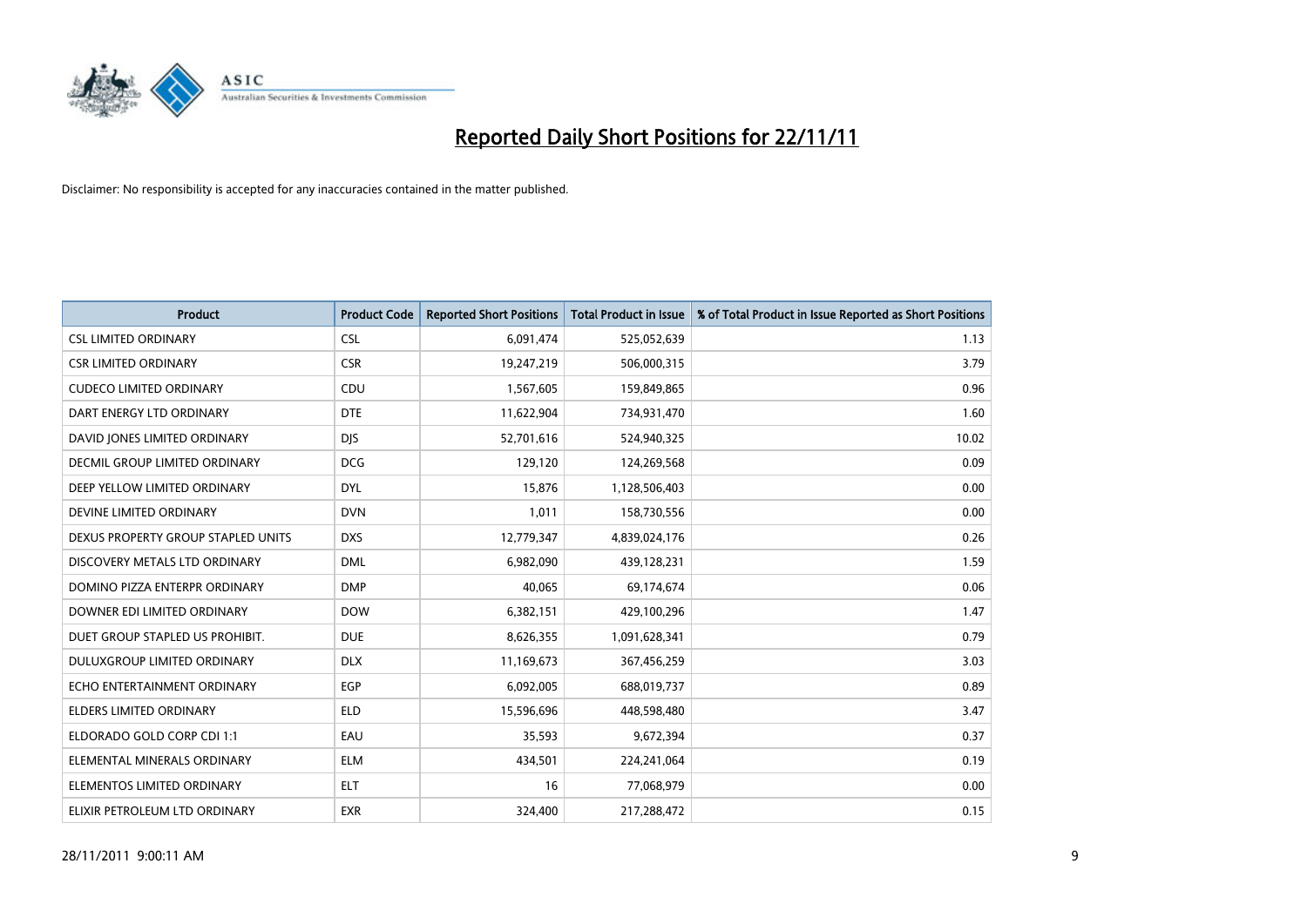

| <b>Product</b>                        | <b>Product Code</b> | <b>Reported Short Positions</b> | <b>Total Product in Issue</b> | % of Total Product in Issue Reported as Short Positions |
|---------------------------------------|---------------------|---------------------------------|-------------------------------|---------------------------------------------------------|
| <b>EMECO HOLDINGS ORDINARY</b>        | <b>EHL</b>          | 1,807,596                       | 631,237,586                   | 0.28                                                    |
| ENERGY RESOURCES ORDINARY 'A'         | <b>ERA</b>          | 5,329,250                       | 517,725,062                   | 1.01                                                    |
| <b>ENERGY WORLD CORPOR, ORDINARY</b>  | <b>EWC</b>          | 16,609,555                      | 1,734,166,672                 | 0.94                                                    |
| ENTEK ENERGY LTD ORDINARY             | <b>ETE</b>          | 489,903                         | 510,657,387                   | 0.10                                                    |
| <b>ENTELLECT LIMITED ORDINARY</b>     | <b>ESN</b>          | 464,050                         | 985,337,932                   | 0.05                                                    |
| <b>ENVESTRA LIMITED ORDINARY</b>      | <b>ENV</b>          | 3,631,126                       | 1,547,890,032                 | 0.23                                                    |
| EQUATORIAL RES LTD ORDINARY           | EQX                 | 4,323                           | 113,048,553                   | 0.00                                                    |
| EVOLUTION MINING LTD ORDINARY         | <b>EVN</b>          | 1,314,463                       | 669,728,769                   | 0.18                                                    |
| EXCO RESOURCES LTD ORDINARY           | EXS                 | 892,982                         | 351,544,187                   | 0.25                                                    |
| EXOMA ENERGY LIMITED ORDINARY         | <b>EXE</b>          | 281,678                         | 417,357,759                   | 0.07                                                    |
| EXTRACT RESOURCES ORDINARY            | <b>EXT</b>          | 462,429                         | 251,159,163                   | 0.16                                                    |
| FAIRFAX MEDIA LTD ORDINARY            | <b>FXI</b>          | 289,084,551                     | 2,351,955,725                 | 12.30                                                   |
| <b>FANTASTIC HOLDINGS ORDINARY</b>    | <b>FAN</b>          | 1,220                           | 102,739,538                   | 0.00                                                    |
| <b>FAR LTD ORDINARY</b>               | <b>FAR</b>          | 21,000,000                      | 2,047,960,054                 | 1.03                                                    |
| FISHER & PAYKEL APP. ORDINARY         | <b>FPA</b>          | 83,298                          | 724,235,162                   | 0.01                                                    |
| FISHER & PAYKEL H. ORDINARY           | <b>FPH</b>          | 103,999                         | 525,387,386                   | 0.02                                                    |
| FKP PROPERTY GROUP STAPLED SECURITIES | <b>FKP</b>          | 22,048,850                      | 1,197,968,723                 | 1.81                                                    |
| FLEETWOOD CORP ORDINARY               | <b>FWD</b>          | 263,940                         | 58,757,144                    | 0.43                                                    |
| FLETCHER BUILDING ORDINARY            | <b>FBU</b>          | 8,783,758                       | 680,739,504                   | 1.27                                                    |
| FLEXIGROUP LIMITED ORDINARY           | <b>FXL</b>          | 837,239                         | 277,862,586                   | 0.30                                                    |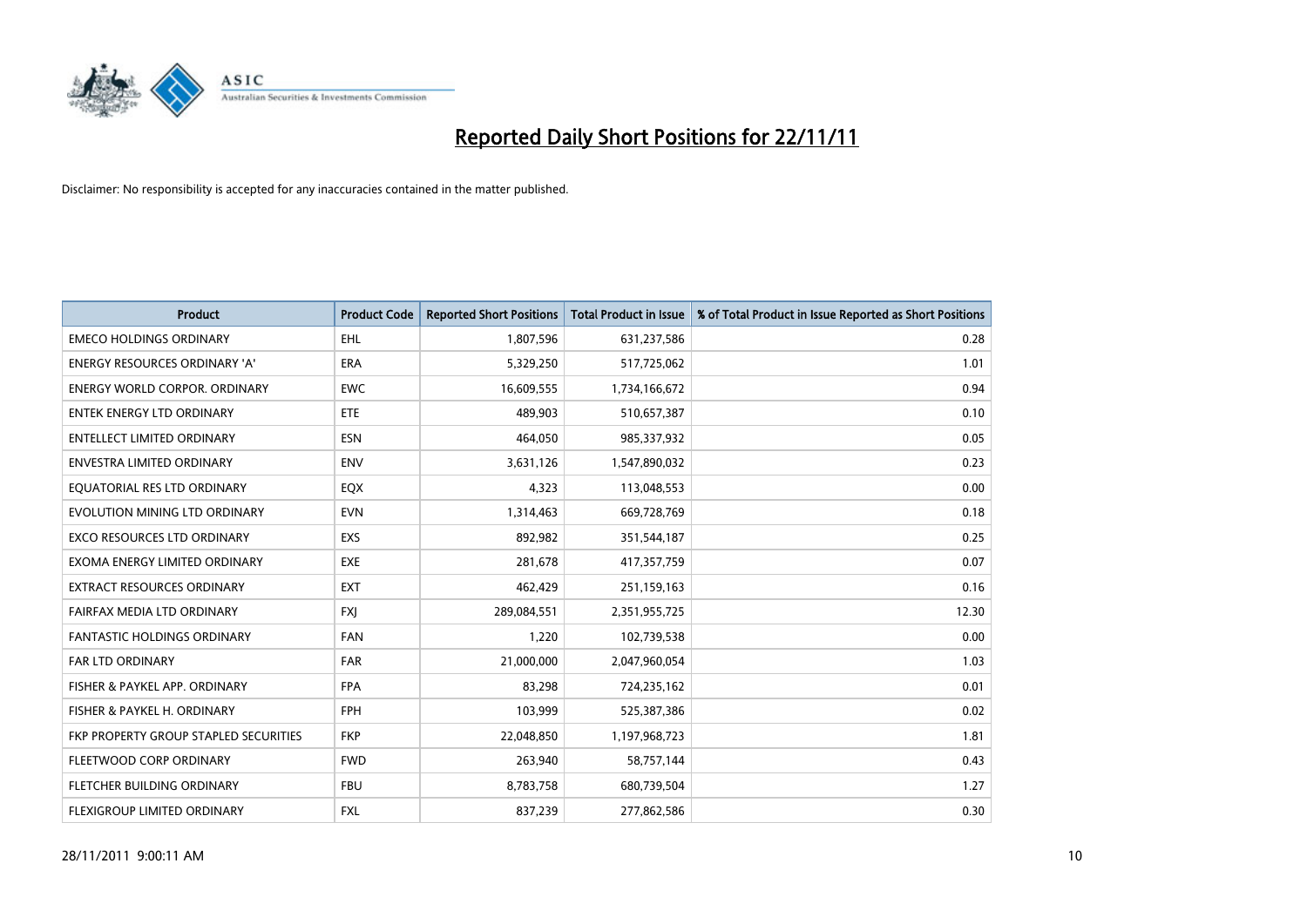

| <b>Product</b>                            | <b>Product Code</b> | <b>Reported Short Positions</b> | <b>Total Product in Issue</b> | % of Total Product in Issue Reported as Short Positions |
|-------------------------------------------|---------------------|---------------------------------|-------------------------------|---------------------------------------------------------|
| <b>FLIGHT CENTRE ORDINARY</b>             | <b>FLT</b>          | 8,507,685                       | 99,990,391                    | 8.50                                                    |
| FLINDERS MINES LTD ORDINARY               | <b>FMS</b>          | 21,677,169                      | 1,821,300,404                 | 1.18                                                    |
| <b>FOCUS MINERALS LTD ORDINARY</b>        | <b>FML</b>          | 3,888,548                       | 4,320,773,701                 | 0.08                                                    |
| <b>FORGE GROUP LIMITED ORDINARY</b>       | FGE                 | 113,531                         | 83,429,014                    | 0.13                                                    |
| FORTE ENERGY NL ORDINARY                  | <b>FTE</b>          | 2,667,039                       | 695,589,311                   | 0.38                                                    |
| <b>FORTESCUE METALS GRP ORDINARY</b>      | <b>FMG</b>          | 61,865,629                      | 3,113,798,659                 | 1.92                                                    |
| <b>FOSTER'S GROUP ORDINARY</b>            | <b>FGL</b>          | 11,501,415                      | 1,941,514,539                 | 0.56                                                    |
| FTD CORPORATION ORDINARY                  | <b>FTD</b>          | 8,088                           | 36,474,593                    | 0.02                                                    |
| FUNTASTIC LIMITED ORDINARY                | <b>FUN</b>          | 322,528                         | 340,997,682                   | 0.09                                                    |
| <b>G.U.D. HOLDINGS ORDINARY</b>           | <b>GUD</b>          | 455,499                         | 70,107,387                    | 0.63                                                    |
| <b>GALAXY RESOURCES ORDINARY</b>          | GXY                 | 2,876,449                       | 323,327,000                   | 0.87                                                    |
| <b>GEODYNAMICS LIMITED ORDINARY</b>       | GDY                 | 34,227                          | 337,942,224                   | 0.01                                                    |
| <b>GINDALBIE METALS LTD ORDINARY</b>      | <b>GBG</b>          | 23,712,492                      | 1,135,565,349                 | 2.09                                                    |
| <b>GLOBAL MINING ORDINARY</b>             | GMI                 | 8,951                           | 184,894,556                   | 0.00                                                    |
| <b>GLOUCESTER COAL ORDINARY</b>           | GCL                 | 835,792                         | 202,905,967                   | 0.40                                                    |
| <b>GME RESOURCES LTD ORDINARY</b>         | <b>GME</b>          | 800                             | 322,635,902                   | 0.00                                                    |
| <b>GOLD ONE INT LTD ORDINARY</b>          | GDO                 | 2,408,476                       | 809,324,408                   | 0.29                                                    |
| <b>GOLDEN WEST RESOURCE ORDINARY</b>      | <b>GWR</b>          | 1,617                           | 192,082,567                   | 0.00                                                    |
| <b>GOODMAN FIELDER, ORDINARY</b>          | <b>GFF</b>          | 50,635,493                      | 1,955,559,207                 | 2.58                                                    |
| <b>GOODMAN GROUP STAPLED US PROHIBIT.</b> | <b>GMG</b>          | 28,705,628                      | 7,394,907,651                 | 0.38                                                    |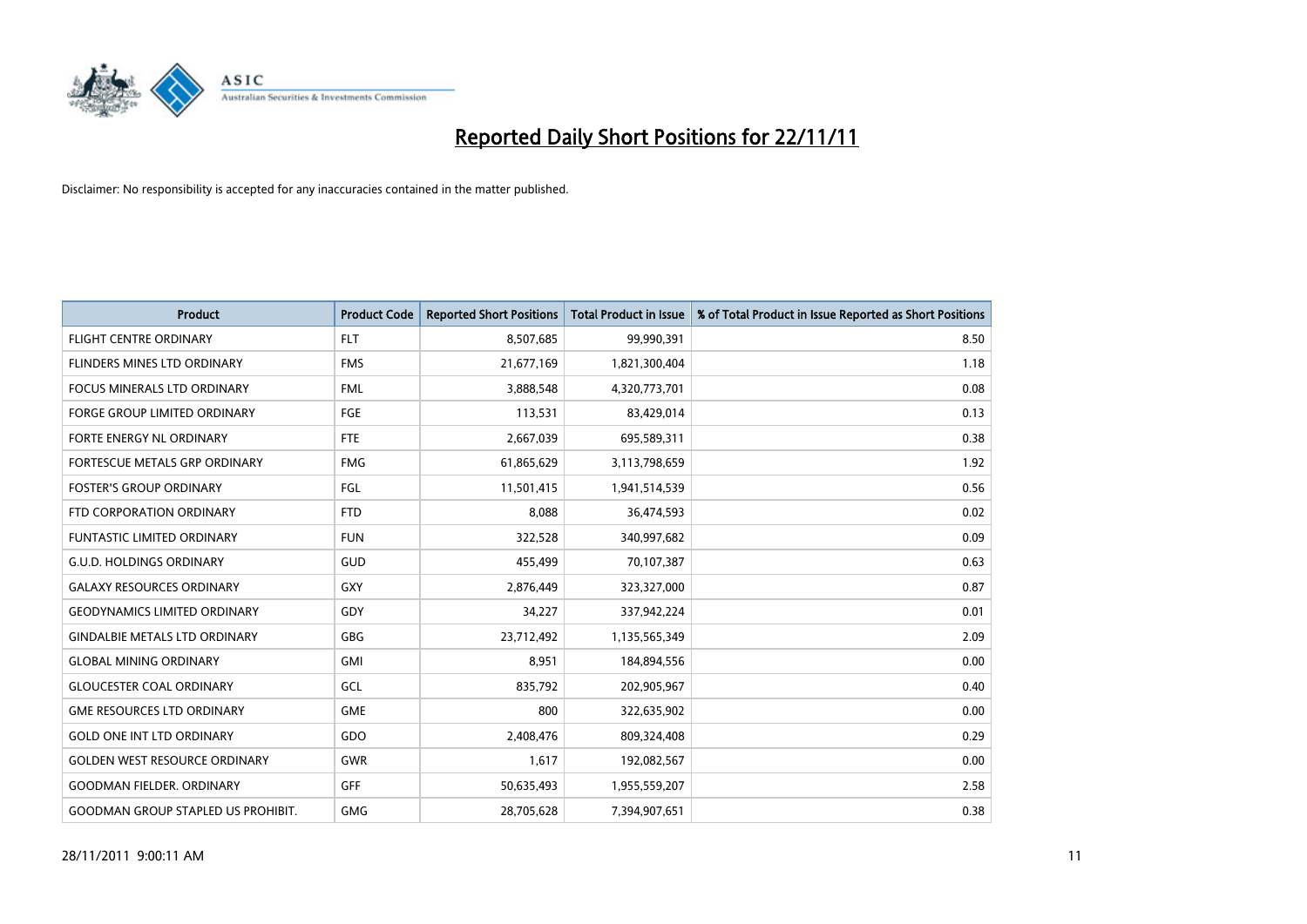

| <b>Product</b>                            | <b>Product Code</b> | <b>Reported Short Positions</b> | <b>Total Product in Issue</b> | % of Total Product in Issue Reported as Short Positions |
|-------------------------------------------|---------------------|---------------------------------|-------------------------------|---------------------------------------------------------|
| <b>GPT GROUP STAPLED SEC.</b>             | GPT                 | 19,689,772                      | 1,832,934,340                 | 1.07                                                    |
| <b>GRAINCORP LIMITED A CLASS ORDINARY</b> | <b>GNC</b>          | 798,806                         | 198,318,900                   | 0.39                                                    |
| <b>GRANGE RESOURCES, ORDINARY</b>         | <b>GRR</b>          | 507,526                         | 1,153,937,134                 | 0.03                                                    |
| <b>GREENCAP LIMITED ORDINARY</b>          | GCG                 |                                 | 262,515,385                   | 0.00                                                    |
| <b>GREENLAND MIN EN LTD ORDINARY</b>      | GGG                 | 3,413,001                       | 410,407,582                   | 0.82                                                    |
| <b>GRYPHON MINERALS LTD ORDINARY</b>      | GRY                 | 2,451,945                       | 300,122,058                   | 0.81                                                    |
| <b>GUILDFORD COAL LTD ORDINARY</b>        | <b>GUF</b>          | 1,740,694                       | 219,654,168                   | 0.78                                                    |
| <b>GUINNESS PEAT GROUP. CDI 1:1</b>       | GPG                 | 54                              | 279,637,888                   | 0.00                                                    |
| <b>GUNNS LIMITED ORDINARY</b>             | <b>GNS</b>          | 66,008,241                      | 848,401,559                   | 7.77                                                    |
| <b>GWA GROUP LTD ORDINARY</b>             | <b>GWA</b>          | 12,447,538                      | 301,525,014                   | 4.12                                                    |
| <b>HARVEY NORMAN ORDINARY</b>             | <b>HVN</b>          | 53,886,281                      | 1,062,316,784                 | 5.09                                                    |
| HASTIE GROUP LIMITED ORDINARY             | <b>HST</b>          | 110,064                         | 137,353,504                   | 0.08                                                    |
| HASTINGS DIVERSIFIED STAPLED SECURITY     | <b>HDF</b>          | 3,649,958                       | 530,001,072                   | 0.68                                                    |
| <b>HEARTWARE INT INC CDI 35:1</b>         | <b>HIN</b>          | 272,008                         | 48,598,550                    | 0.56                                                    |
| <b>HENDERSON GROUP CDI 1:1</b>            | <b>HGG</b>          | 12,817,226                      | 654,840,720                   | 1.96                                                    |
| HFA HOLDINGS LIMITED ORDINARY             | <b>HFA</b>          | 16,273                          | 117,332,831                   | 0.01                                                    |
| <b>HIGHLANDS PACIFIC ORDINARY</b>         | <b>HIG</b>          | 2,456,123                       | 686,082,148                   | 0.36                                                    |
| HILLGROVE RES LTD ORDINARY                | <b>HGO</b>          | 3,577,161                       | 793,698,575                   | 0.44                                                    |
| HILLS HOLDINGS LTD ORDINARY               | <b>HIL</b>          | 4,005,240                       | 247,364,903                   | 1.58                                                    |
| HORIZON OIL LIMITED ORDINARY              | <b>HZN</b>          | 18,244,488                      | 1,130,811,515                 | 1.61                                                    |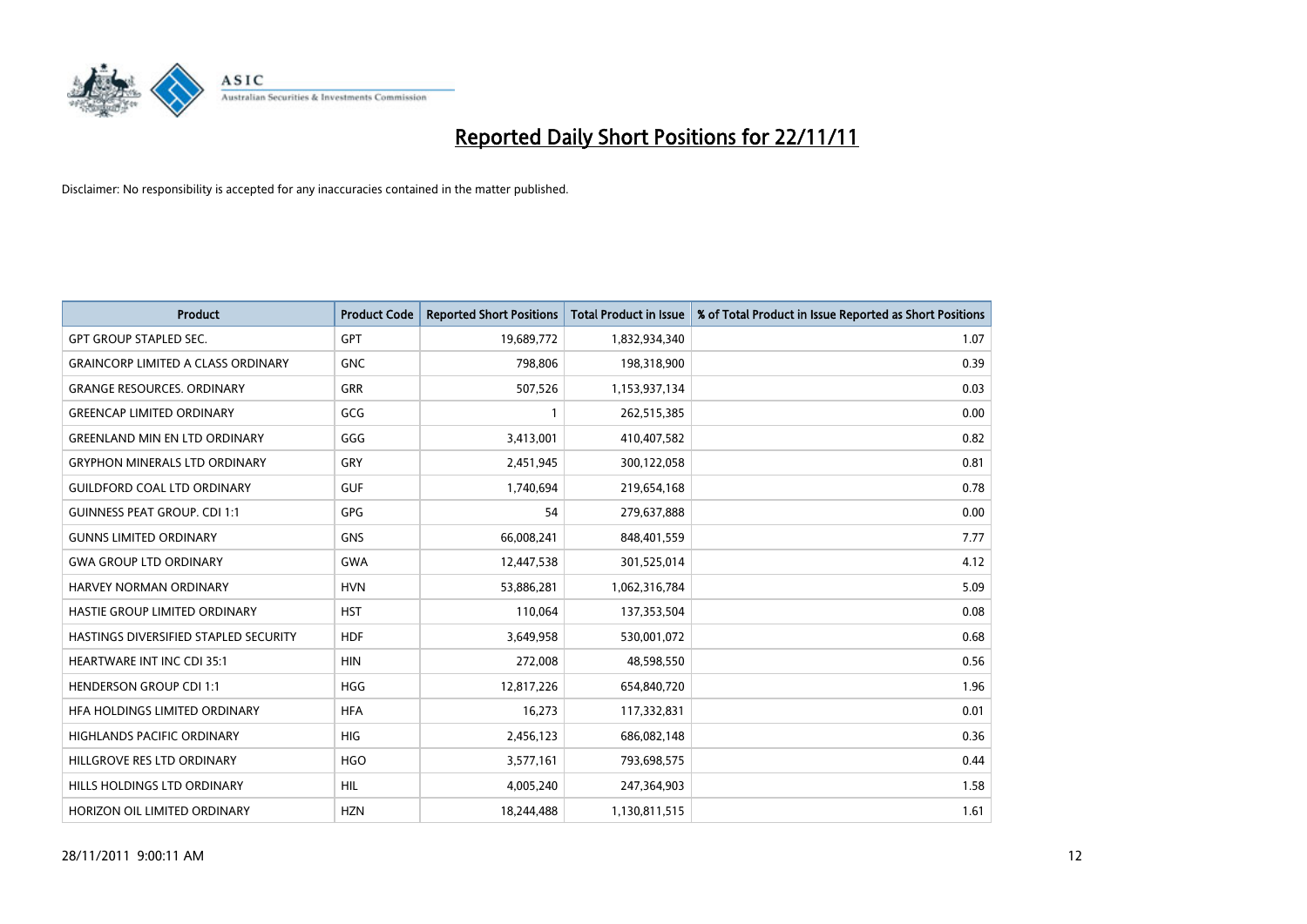

| <b>Product</b>                                | <b>Product Code</b> | <b>Reported Short Positions</b> | <b>Total Product in Issue</b> | % of Total Product in Issue Reported as Short Positions |
|-----------------------------------------------|---------------------|---------------------------------|-------------------------------|---------------------------------------------------------|
| HUNNU COAL LIMITED ORDINARY                   | <b>HUN</b>          | 22,813                          | 218,565,002                   | 0.00                                                    |
| <b>ICON ENERGY LIMITED ORDINARY</b>           | <b>ICN</b>          | 2,830                           | 469,301,394                   | 0.00                                                    |
| <b>IINET LIMITED ORDINARY</b>                 | <b>IIN</b>          | 131,158                         | 149,464,119                   | 0.09                                                    |
| ILUKA RESOURCES ORDINARY                      | ILU                 | 3,515,154                       | 418,700,517                   | 0.83                                                    |
| <b>IMDEX LIMITED ORDINARY</b>                 | <b>IMD</b>          | 657,287                         | 204,447,435                   | 0.31                                                    |
| IMF (AUSTRALIA) LTD ORDINARY                  | <b>IMF</b>          | 340,401                         | 123,828,193                   | 0.27                                                    |
| <b>IMX RESOURCES LTD ORDINARY</b>             | <b>IXR</b>          | 20,000                          | 262,612,803                   | 0.01                                                    |
| <b>INCITEC PIVOT ORDINARY</b>                 | <b>IPL</b>          | 1,006,772                       | 1,628,730,107                 | 0.05                                                    |
| <b>INDEPENDENCE GROUP ORDINARY</b>            | <b>IGO</b>          | 5,045,418                       | 202,907,135                   | 2.50                                                    |
| <b>INDOPHIL RESOURCES ORDINARY</b>            | <b>IRN</b>          | 1,707,395                       | 995,437,860                   | 0.18                                                    |
| INDUSTREA LIMITED ORDINARY                    | IDL                 | 963,217                         | 368,992,435                   | 0.25                                                    |
| <b>INFIGEN ENERGY STAPLED SECURITIES</b>      | <b>IFN</b>          | 5,229,057                       | 762,265,972                   | 0.70                                                    |
| ING RE COM GROUP STAPLED SECURITIES           | ILF.                | 3,583                           | 441,029,194                   | 0.00                                                    |
| <b>INSURANCE AUSTRALIA ORDINARY</b>           | IAG                 | 11,625,426                      | 2,079,034,021                 | 0.55                                                    |
| <b>INTEGRA MINING LTD, ORDINARY</b>           | <b>IGR</b>          | 4,740,456                       | 843,743,881                   | 0.56                                                    |
| <b>INTREPID MINES ORDINARY</b>                | <b>IAU</b>          | 6,222,177                       | 523,118,005                   | 1.18                                                    |
| <b>INVESTA OFFICE FUND STAPLED SECURITIES</b> | <b>IOF</b>          | 11,096,104                      | 2,657,463,999                 | 0.41                                                    |
| <b>INVOCARE LIMITED ORDINARY</b>              | IVC                 | 1,262,348                       | 110,030,298                   | 1.13                                                    |
| <b>ION LIMITED ORDINARY</b>                   | <b>ION</b>          | 164,453                         | 256,365,105                   | 0.06                                                    |
| <b>IOOF HOLDINGS LTD ORDINARY</b>             | <b>IFL</b>          | 879,914                         | 229,794,395                   | 0.38                                                    |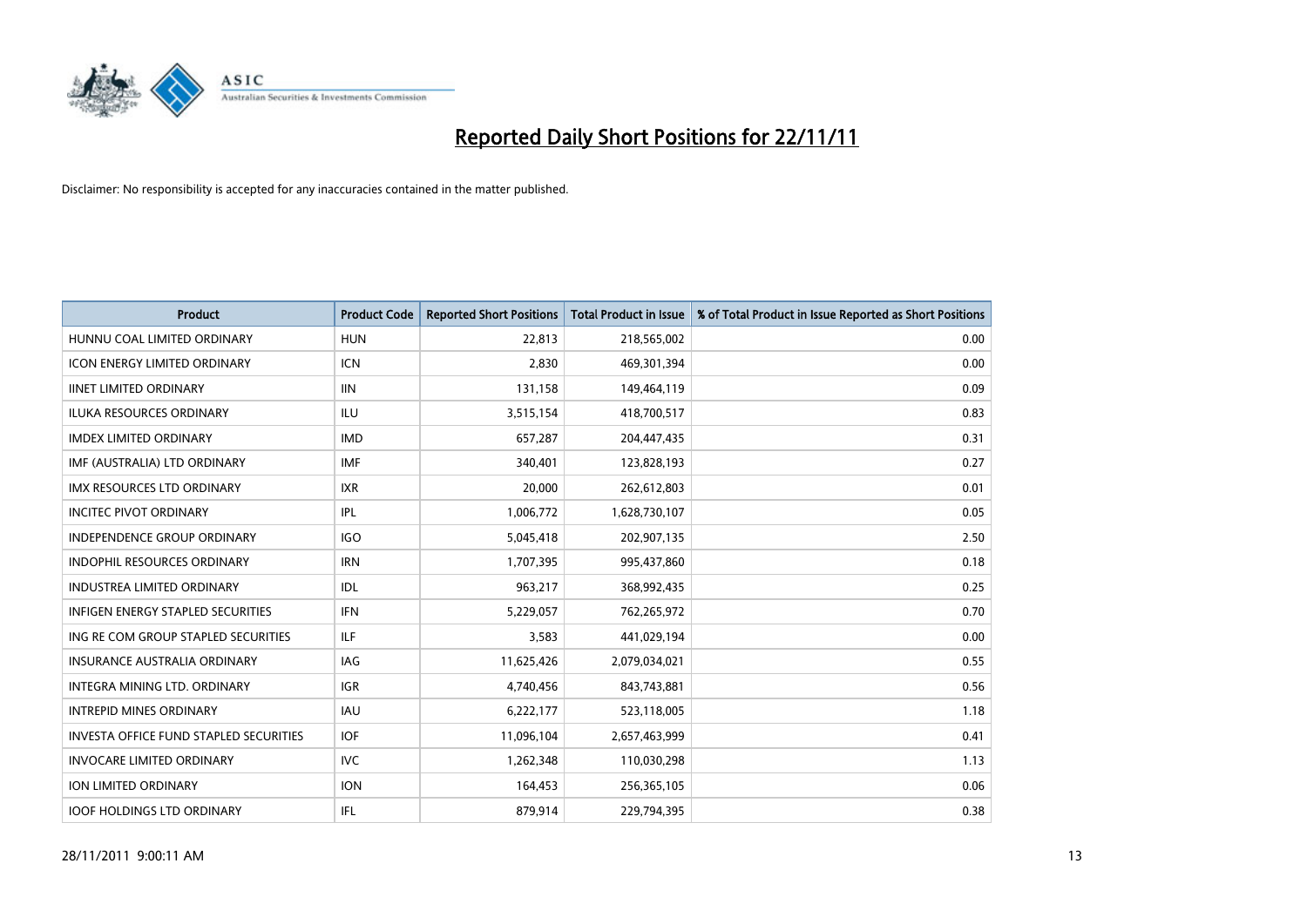

| <b>Product</b>                                  | <b>Product Code</b> | <b>Reported Short Positions</b> | <b>Total Product in Issue</b> | % of Total Product in Issue Reported as Short Positions |
|-------------------------------------------------|---------------------|---------------------------------|-------------------------------|---------------------------------------------------------|
| <b>IRESS MARKET TECH. ORDINARY</b>              | <b>IRE</b>          | 1,347,504                       | 127,036,010                   | 1.05                                                    |
| <b>IRON ORE HOLDINGS ORDINARY</b>               | <b>IOH</b>          | 25,154                          | 166,087,005                   | 0.02                                                    |
| ISHARES MSCI AUS 200 ISHARES MSCI AUS 200       | <b>IOZ</b>          | 74,992                          | 2,326,394                     | 3.22                                                    |
| ISHARES MSCI EM MKTS CDI 1:1                    | <b>IEM</b>          | 25,899                          | 425,700,000                   | 0.01                                                    |
| ISHARES S&P HIGH DIV ISHARES S&P HIGH DIV       | <b>IHD</b>          | 99,992                          | 2,201,253                     | 4.54                                                    |
| ISHARES SMALL ORDS ISHARES SMALL ORDS           | <b>ISO</b>          | 885,115                         | 5,401,916                     | 16.39                                                   |
| <b>IVANHOE AUSTRALIA ORDINARY</b>               | <b>IVA</b>          | 568,185                         | 552,011,545                   | 0.09                                                    |
| <b>JAMES HARDIE INDUST CHESS DEPOSITARY INT</b> | <b>IHX</b>          | 19,420,507                      | 435,640,582                   | 4.44                                                    |
| <b>JAMESON RESOURCES ORDINARY</b>               | <b>JAL</b>          | 1,600,000                       | 106,528,865                   | 1.50                                                    |
| <b>IB HI-FI LIMITED ORDINARY</b>                | <b>IBH</b>          | 20,294,875                      | 98,833,643                    | 20.53                                                   |
| <b>JUPITER MINES ORDINARY</b>                   | <b>IMS</b>          | 3,634                           | 1,823,490,836                 | 0.00                                                    |
| <b>KAGARA LTD ORDINARY</b>                      | <b>KZL</b>          | 11,727,182                      | 718,307,956                   | 1.63                                                    |
| KAROON GAS AUSTRALIA ORDINARY                   | <b>KAR</b>          | 3,936,034                       | 221,420,769                   | 1.76                                                    |
| KATHMANDU HOLD LTD ORDINARY                     | <b>KMD</b>          | 2,154,870                       | 200,000,000                   | 1.07                                                    |
| <b>KEYBRIDGE CAPITAL ORDINARY</b>               | <b>KBC</b>          | 7,999                           | 172,070,564                   | 0.00                                                    |
| KIMBERLEY METALS LTD ORDINARY                   | <b>KBL</b>          | 1,820                           | 164,752,978                   | 0.00                                                    |
| KINGSGATE CONSOLID. ORDINARY                    | <b>KCN</b>          | 2,763,327                       | 139,123,167                   | 1.97                                                    |
| KINGSROSE MINING LTD ORDINARY                   | <b>KRM</b>          | 1,213,736                       | 267,448,726                   | 0.45                                                    |
| LEIGHTON HOLDINGS ORDINARY                      | LEI                 | 7,422,266                       | 336,515,596                   | 2.18                                                    |
| LEND LEASE GROUP UNIT/ORD STAPLED               | LLC                 | 1.252.981                       | 571,804,090                   | 0.20                                                    |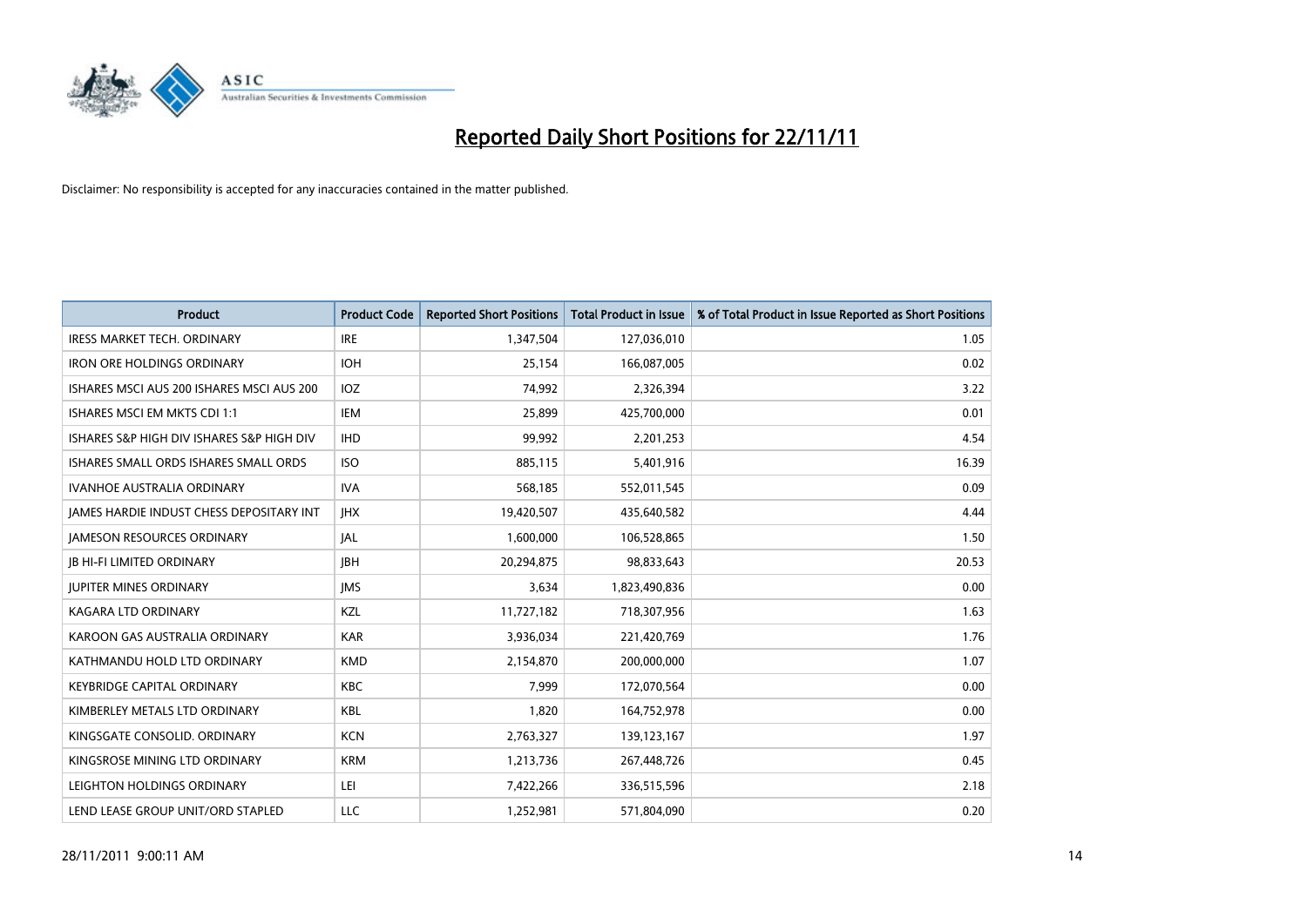

| <b>Product</b>                        | <b>Product Code</b> | <b>Reported Short Positions</b> | <b>Total Product in Issue</b> | % of Total Product in Issue Reported as Short Positions |
|---------------------------------------|---------------------|---------------------------------|-------------------------------|---------------------------------------------------------|
| LINC ENERGY LTD ORDINARY              | <b>LNC</b>          | 6,480,561                       | 503,418,900                   | 1.27                                                    |
| LIQUEFIED NATURAL ORDINARY            | LNG                 | 370,140                         | 267,699,015                   | 0.14                                                    |
| LYNAS CORPORATION ORDINARY            | <b>LYC</b>          | 110,615,212                     | 1,713,846,913                 | 6.41                                                    |
| M2 TELECOMMUNICATION ORDINARY         | <b>MTU</b>          | 262,997                         | 124,493,385                   | 0.20                                                    |
| <b>MACA LIMITED ORDINARY</b>          | <b>MLD</b>          | 1,851                           | 150,000,000                   | 0.00                                                    |
| MACARTHUR COAL ORDINARY               | <b>MCC</b>          | 795,836                         | 302,092,343                   | 0.26                                                    |
| <b>MACMAHON HOLDINGS ORDINARY</b>     | <b>MAH</b>          | 3,680,123                       | 738,631,705                   | 0.48                                                    |
| MACO ATLAS ROADS GRP ORDINARY STAPLED | <b>MQA</b>          | 14,874,379                      | 464,279,594                   | 3.21                                                    |
| MACQUARIE GROUP LTD ORDINARY          | <b>MOG</b>          | 5,969,426                       | 348,355,071                   | 1.68                                                    |
| MAP GROUP STAPLED US PROHIBIT.        | <b>MAP</b>          | 6,956,248                       | 1,861,210,782                 | 0.38                                                    |
| <b>MARENGO MINING ORDINARY</b>        | <b>MGO</b>          | 39,850                          | 1,002,399,863                 | 0.00                                                    |
| <b>MATRIX C &amp; E LTD ORDINARY</b>  | <b>MCE</b>          | 378,358                         | 77,081,507                    | 0.46                                                    |
| MCMILLAN SHAKESPEARE ORDINARY         | <b>MMS</b>          | 103,983                         | 68,572,790                    | 0.15                                                    |
| <b>MCPHERSON'S LTD ORDINARY</b>       | <b>MCP</b>          | 17,402                          | 72,401,758                    | 0.02                                                    |
| MEDUSA MINING LTD ORDINARY            | <b>MML</b>          | 1,017,422                       | 188,827,911                   | 0.52                                                    |
| MELBOURNE IT LIMITED ORDINARY         | <b>MLB</b>          | 136,142                         | 81,352,178                    | 0.17                                                    |
| MEO AUSTRALIA LTD ORDINARY            | <b>MEO</b>          | 3,223,583                       | 539,913,260                   | 0.59                                                    |
| <b>MERMAID MARINE ORDINARY</b>        | <b>MRM</b>          | 572,664                         | 217,810,915                   | 0.25                                                    |
| MESOBLAST LIMITED ORDINARY            | <b>MSB</b>          | 8,789,173                       | 280,425,258                   | 3.14                                                    |
| METALS X LIMITED ORDINARY             | <b>MLX</b>          | 326.940                         | 1,330,804,811                 | 0.03                                                    |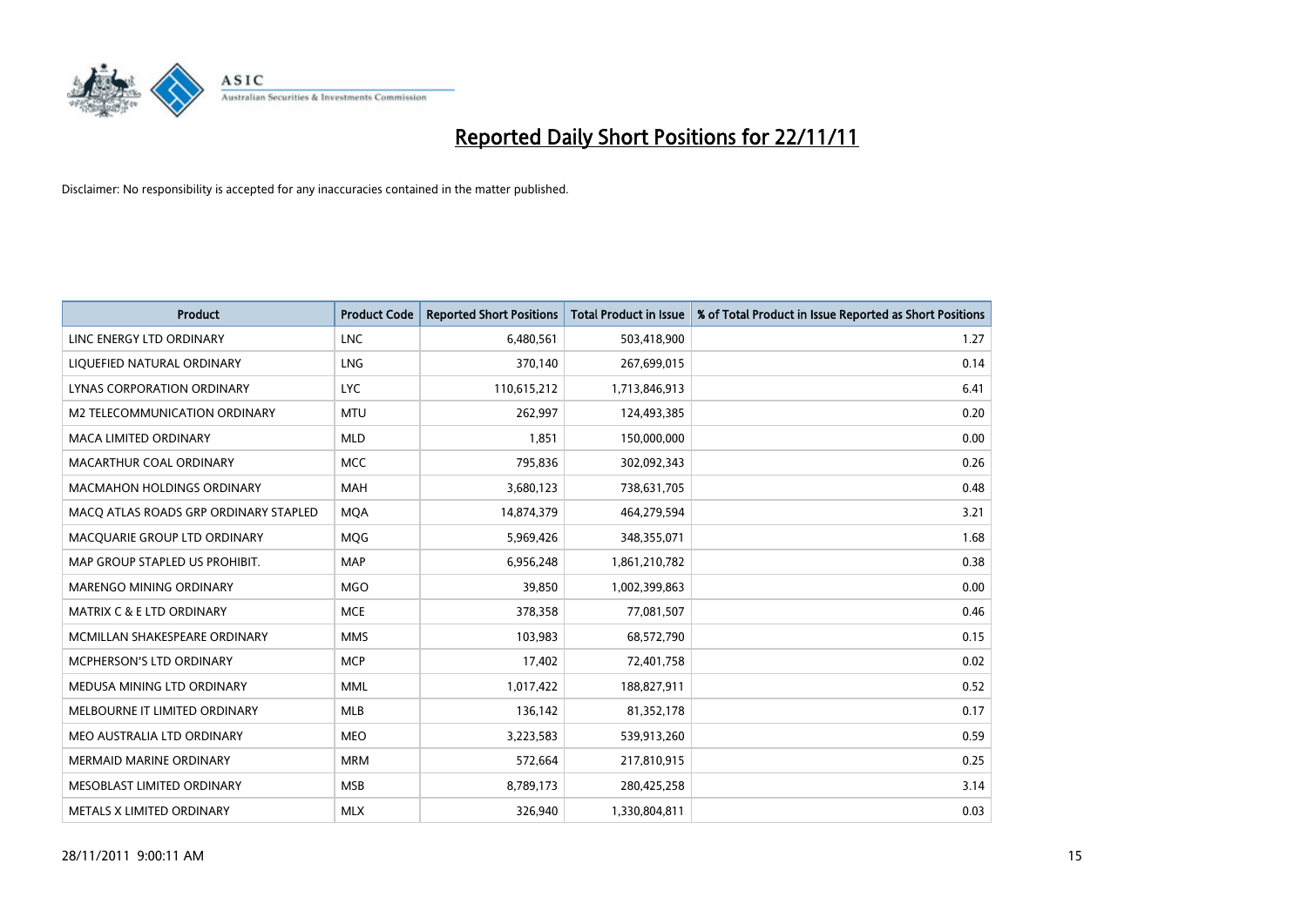

| <b>Product</b>                     | <b>Product Code</b> | <b>Reported Short Positions</b> | <b>Total Product in Issue</b> | % of Total Product in Issue Reported as Short Positions |
|------------------------------------|---------------------|---------------------------------|-------------------------------|---------------------------------------------------------|
| METCASH LIMITED ORDINARY           | <b>MTS</b>          | 29,108,687                      | 771,343,008                   | 3.75                                                    |
| METGASCO LIMITED ORDINARY          | <b>MEL</b>          | 235,435                         | 338,958,156                   | 0.07                                                    |
| METMINCO LIMITED ORDINARY          | <b>MNC</b>          | 3,390,822                       | 1,462,616,146                 | 0.23                                                    |
| MHM METALS LIMITED ORDINARY        | <b>MHM</b>          | 259,654                         | 102,552,013                   | 0.25                                                    |
| MICLYN EXP OFFSHR ORDINARY         | <b>MIO</b>          | 19,297                          | 274,618,684                   | 0.01                                                    |
| MINCOR RESOURCES NL ORDINARY       | <b>MCR</b>          | 1,087,774                       | 196,180,804                   | 0.54                                                    |
| MINEMAKERS LIMITED ORDINARY        | <b>MAK</b>          | 44,227                          | 227,540,432                   | 0.02                                                    |
| MINERAL DEPOSITS ORDINARY          | <b>MDL</b>          | 373,039                         | 83,538,786                    | 0.45                                                    |
| MINERAL RESOURCES, ORDINARY        | <b>MIN</b>          | 1,174,192                       | 184,376,989                   | 0.63                                                    |
| MIRABELA NICKEL LTD ORDINARY       | <b>MBN</b>          | 16,977,479                      | 491,781,237                   | 3.45                                                    |
| MIRVAC GROUP STAPLED SECURITIES    | <b>MGR</b>          | 28,596,101                      | 3,416,924,188                 | 0.83                                                    |
| <b>MOLOPO ENERGY LTD ORDINARY</b>  | <b>MPO</b>          | 1,702,442                       | 245,579,810                   | 0.69                                                    |
| MOLY MINES LIMITED ORDINARY        | <b>MOL</b>          | 15,067                          | 384,893,989                   | 0.00                                                    |
| <b>MONADELPHOUS GROUP ORDINARY</b> | <b>MND</b>          | 1,740,542                       | 88,674,327                    | 1.96                                                    |
| MORTGAGE CHOICE LTD ORDINARY       | <b>MOC</b>          | 1,056,333                       | 119,948,255                   | 0.88                                                    |
| MOUNT GIBSON IRON ORDINARY         | <b>MGX</b>          | 9,832,452                       | 1,082,570,693                 | 0.91                                                    |
| MULTIPLEX SITES SITES              | <b>MXUPA</b>        | 22                              | 4,500,000                     | 0.00                                                    |
| MURCHISON METALS LTD ORDINARY      | <b>MMX</b>          | 22,395,008                      | 442,437,524                   | 5.07                                                    |
| <b>MYER HOLDINGS LTD ORDINARY</b>  | <b>MYR</b>          | 62,657,295                      | 583,384,551                   | 10.71                                                   |
| MYSTATE LIMITED ORDINARY           | <b>MYS</b>          | 96,234                          | 67,463,454                    | 0.14                                                    |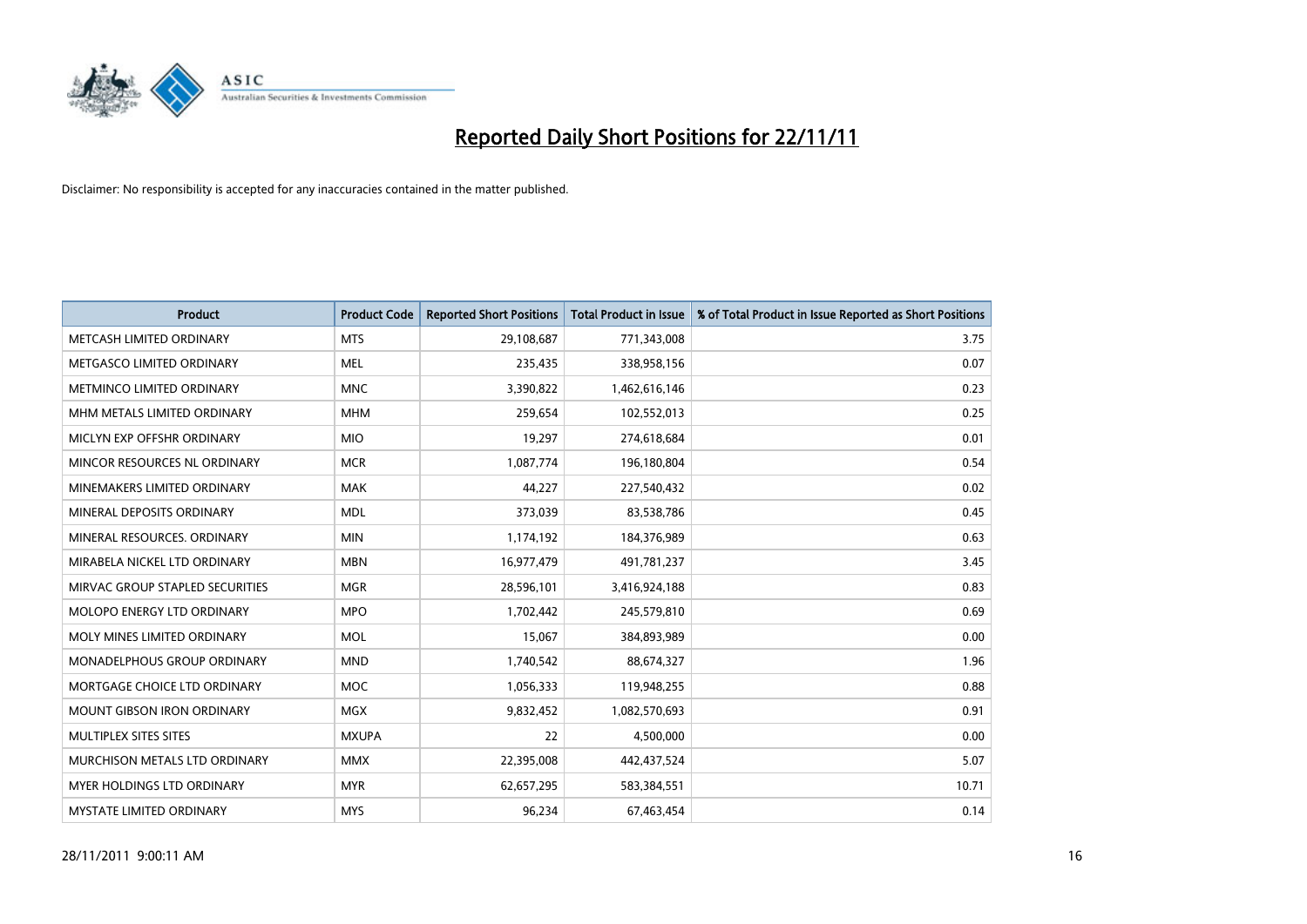

| <b>Product</b>                | <b>Product Code</b> | <b>Reported Short Positions</b> | <b>Total Product in Issue</b> | % of Total Product in Issue Reported as Short Positions |
|-------------------------------|---------------------|---------------------------------|-------------------------------|---------------------------------------------------------|
| NATIONAL AUST, BANK ORDINARY  | <b>NAB</b>          | 21,763,134                      | 2,204,213,794                 | 0.96                                                    |
| NATURAL FUEL LIMITED ORDINARY | <b>NFL</b>          |                                 | 1,121,912                     | 0.00                                                    |
| NAVIGATOR RESOURCES ORDINARY  | <b>NAV</b>          | 500                             | 2,096,093,840                 | 0.00                                                    |
| NAVITAS LIMITED ORDINARY      | <b>NVT</b>          | 2,790,990                       | 375,318,628                   | 0.74                                                    |
| NEPTUNE MARINE ORDINARY       | <b>NMS</b>          | 223,353                         | 1,748,545,632                 | 0.01                                                    |
| NEW HOPE CORPORATION ORDINARY | <b>NHC</b>          | 766,704                         | 830,230,549                   | 0.08                                                    |
| NEW STANDARD ENERGY ORDINARY  | <b>NSE</b>          | 256,385                         | 229,052,955                   | 0.11                                                    |
| NEWCREST MINING ORDINARY      | <b>NCM</b>          | 1,687,403                       | 765,495,616                   | 0.20                                                    |
| NEWS CORP A NON-VOTING CDI    | <b>NWSLV</b>        | 3,215,232                       | 1,710,039,545                 | 0.18                                                    |
| NEWS CORP B VOTING CDI        | <b>NWS</b>          | 3,200,197                       | 798,520,953                   | 0.39                                                    |
| NEXBIS LIMITED ORDINARY       | <b>NBS</b>          | 63,733                          | 798,356,704                   | 0.01                                                    |
| NEXUS ENERGY LIMITED ORDINARY | <b>NXS</b>          | 10,419,276                      | 1,326,697,820                 | 0.79                                                    |
| NIB HOLDINGS LIMITED ORDINARY | <b>NHF</b>          | 104,911                         | 466,733,110                   | 0.02                                                    |
| NIDO PETROLEUM ORDINARY       | <b>NDO</b>          | 664,647                         | 1,389,163,151                 | 0.05                                                    |
| NOBLE MINERAL RES ORDINARY    | <b>NMG</b>          | 930,807                         | 523,308,820                   | 0.18                                                    |
| NORTHERN IRON LTD ORDINARY    | <b>NFE</b>          | 805,328                         | 336,084,863                   | 0.23                                                    |
| NORTON GOLD FIELDS ORDINARY   | <b>NGF</b>          | 41,000                          | 849,580,265                   | 0.00                                                    |
| NRW HOLDINGS LIMITED ORDINARY | <b>NWH</b>          | 1,661,854                       | 278,888,011                   | 0.58                                                    |
| NUCOAL RESOURCES NL ORDINARY  | <b>NCR</b>          | 79,200                          | 441,150,707                   | 0.02                                                    |
| NUFARM LIMITED ORDINARY       | <b>NUF</b>          | 3,985,285                       | 261,833,005                   | 1.52                                                    |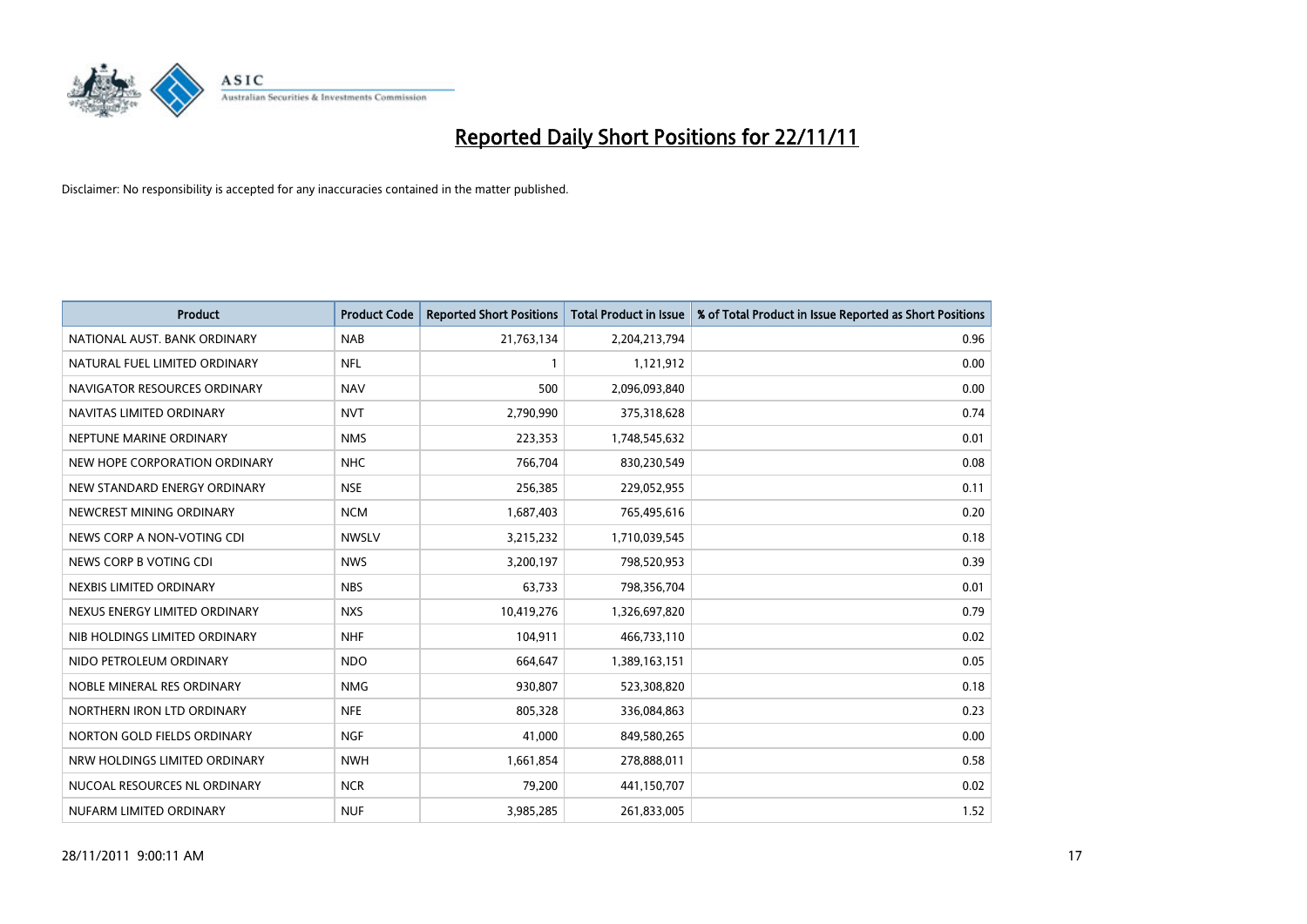

| <b>Product</b>                        | <b>Product Code</b> | <b>Reported Short Positions</b> | <b>Total Product in Issue</b> | % of Total Product in Issue Reported as Short Positions |
|---------------------------------------|---------------------|---------------------------------|-------------------------------|---------------------------------------------------------|
| <b>OAKTON LIMITED ORDINARY</b>        | <b>OKN</b>          | 640,312                         | 93,800,235                    | 0.67                                                    |
| OCEANAGOLD CORP. CHESS DEPOSITARY INT | <b>OGC</b>          | 1,124,784                       | 262,642,606                   | 0.41                                                    |
| OCEANIA CAPITAL LTD ORDINARY          | <b>OCP</b>          | 2,500                           | 91,921,295                    | 0.00                                                    |
| OIL SEARCH LTD ORDINARY               | <b>OSH</b>          | 7,646,445                       | 1,325,155,171                 | 0.56                                                    |
| OM HOLDINGS LIMITED ORDINARY          | OMH                 | 9,004,724                       | 504,105,150                   | 1.79                                                    |
| <b>ONESTEEL LIMITED ORDINARY</b>      | OST                 | 45,924,835                      | 1,342,393,583                 | 3.42                                                    |
| ORICA LIMITED ORDINARY                | ORI                 | 2,998,215                       | 363,966,570                   | 0.78                                                    |
| ORIGIN ENERGY ORDINARY                | <b>ORG</b>          | 3,313,396                       | 1,086,120,087                 | 0.29                                                    |
| OROCOBRE LIMITED ORDINARY             | <b>ORE</b>          | 186,259                         | 103,195,029                   | 0.18                                                    |
| OROTONGROUP LIMITED ORDINARY          | ORL                 | 7,208                           | 40,880,902                    | 0.01                                                    |
| OTTO ENERGY LIMITED ORDINARY          | <b>OEL</b>          | 109,204                         | 1,138,290,071                 | 0.01                                                    |
| OZ MINERALS ORDINARY                  | OZL                 | 10,175,023                      | 316,690,008                   | 3.19                                                    |
| PACIFIC BRANDS ORDINARY               | PBG                 | 7,835,892                       | 915,013,578                   | 0.87                                                    |
| PALADIN ENERGY LTD ORDINARY           | <b>PDN</b>          | 46,352,172                      | 835,429,464                   | 5.53                                                    |
| PANAUST LIMITED ORDINARY              | <b>PNA</b>          | 14,596,992                      | 593,892,185                   | 2.45                                                    |
| PANORAMIC RESOURCES ORDINARY          | PAN                 | 933,774                         | 207,050,710                   | 0.44                                                    |
| PAPERLINX LIMITED ORDINARY            | <b>PPX</b>          | 4,752,117                       | 609,280,761                   | 0.79                                                    |
| PAPILLON RES LTD ORDINARY             | PIR                 | 781,762                         | 209,170,467                   | 0.37                                                    |
| PATTIES FOODS LTD ORDINARY            | PFL                 | 1                               | 138,989,223                   | 0.00                                                    |
| PEET LIMITED ORDINARY                 | <b>PPC</b>          | 856,908                         | 320,170,604                   | 0.28                                                    |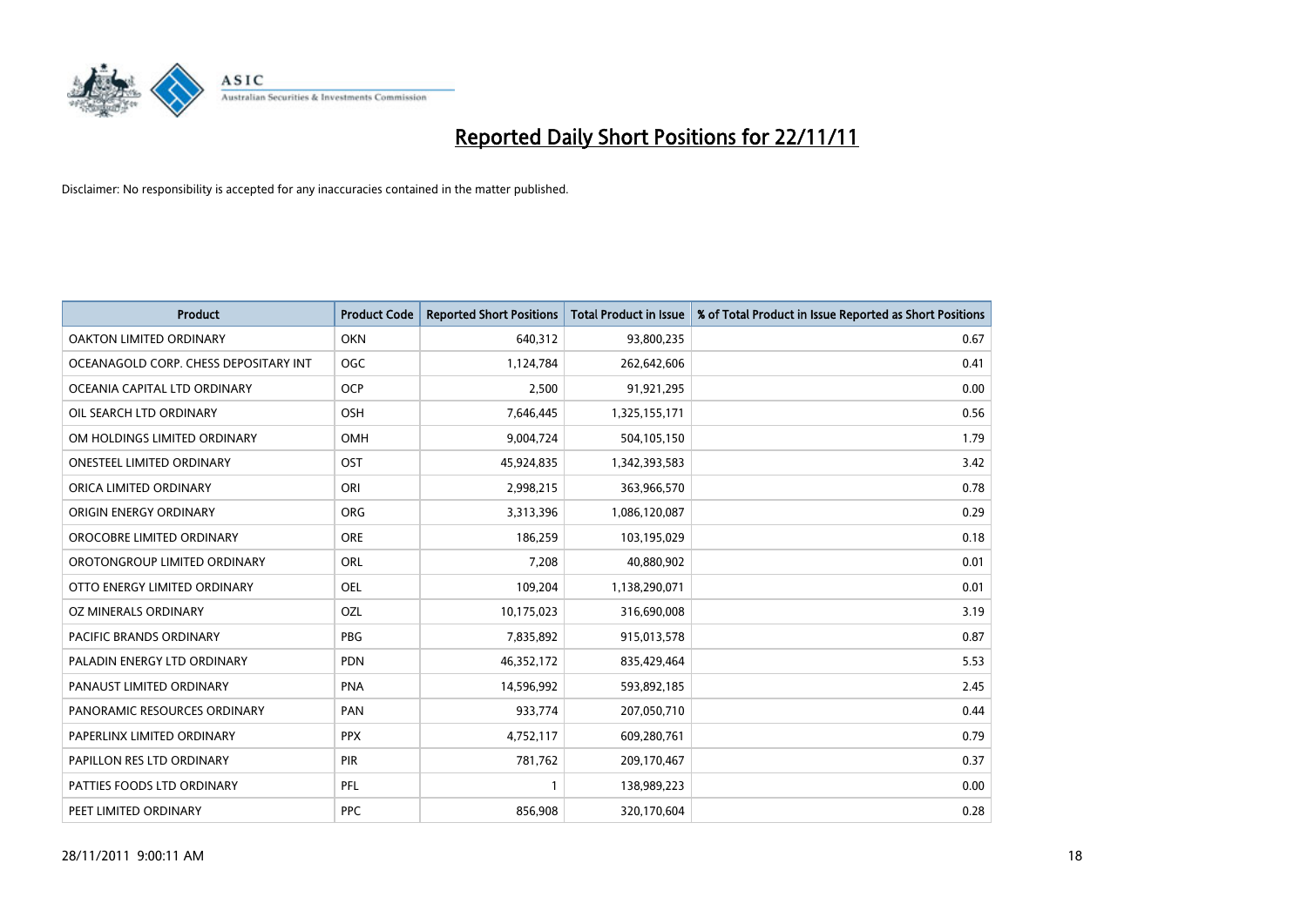

| <b>Product</b>                | <b>Product Code</b> | <b>Reported Short Positions</b> | Total Product in Issue | % of Total Product in Issue Reported as Short Positions |
|-------------------------------|---------------------|---------------------------------|------------------------|---------------------------------------------------------|
| PENINSULA ENERGY LTD ORDINARY | <b>PEN</b>          | 1,493,377                       | 2,135,490,443          | 0.07                                                    |
| PERILYA LIMITED ORDINARY      | <b>PEM</b>          | 2,665,416                       | 722,413,904            | 0.37                                                    |
| PERPETUAL LIMITED ORDINARY    | PPT                 | 2,890,642                       | 41,342,420             | 7.01                                                    |
| PERSEUS MINING LTD ORDINARY   | PRU                 | 2,064,062                       | 455,827,088            | 0.46                                                    |
| PETSEC ENERGY ORDINARY        | <b>PSA</b>          | 223,332                         | 231,283,622            | 0.10                                                    |
| PHARMAXIS LTD ORDINARY        | <b>PXS</b>          | 1,972,697                       | 229,116,309            | 0.87                                                    |
| PHOTON GROUP LTD ORDINARY     | <b>PGA</b>          | 250,510                         | 1,540,886,866          | 0.02                                                    |
| PLATINUM ASSET ORDINARY       | <b>PTM</b>          | 6,097,700                       | 561,347,878            | 1.09                                                    |
| PLATINUM AUSTRALIA ORDINARY   | <b>PLA</b>          | 5,809,985                       | 417,130,039            | 1.39                                                    |
| PLATINUM CAPITAL LTD ORDINARY | <b>PMC</b>          |                                 | 165,756,878            | 0.00                                                    |
| PMI GOLD CORP CDI 1:1         | <b>PVM</b>          | 34,900                          | 52,109,650             | 0.07                                                    |
| PMP LIMITED ORDINARY          | <b>PMP</b>          | 359,376                         | 329,842,473            | 0.11                                                    |
| PORT BOUVARD LIMITED ORDINARY | PBD                 | 6,754                           | 593,868,295            | 0.00                                                    |
| PREMIER INVESTMENTS ORDINARY  | <b>PMV</b>          | 334,794                         | 155,062,831            | 0.21                                                    |
| PRIMA BIOMED LTD ORDINARY     | <b>PRR</b>          | 3,306,776                       | 1,016,226,155          | 0.32                                                    |
| PRIMARY HEALTH CARE ORDINARY  | <b>PRY</b>          | 10,872,987                      | 500,336,679            | 2.17                                                    |
| PRIME MEDIA GRP LTD ORDINARY  | <b>PRT</b>          | 989                             | 366,330,303            | 0.00                                                    |
| PRIMEAG AUSTRALIA ORDINARY    | PAG                 | 12,527                          | 266,394,444            | 0.00                                                    |
| PROGEN PHARMACEUTIC ORDINARY  | PGL                 | 151,596                         | 24,709,097             | 0.61                                                    |
| PROGRAMMED ORDINARY           | <b>PRG</b>          | 535,032                         | 118,169,908            | 0.45                                                    |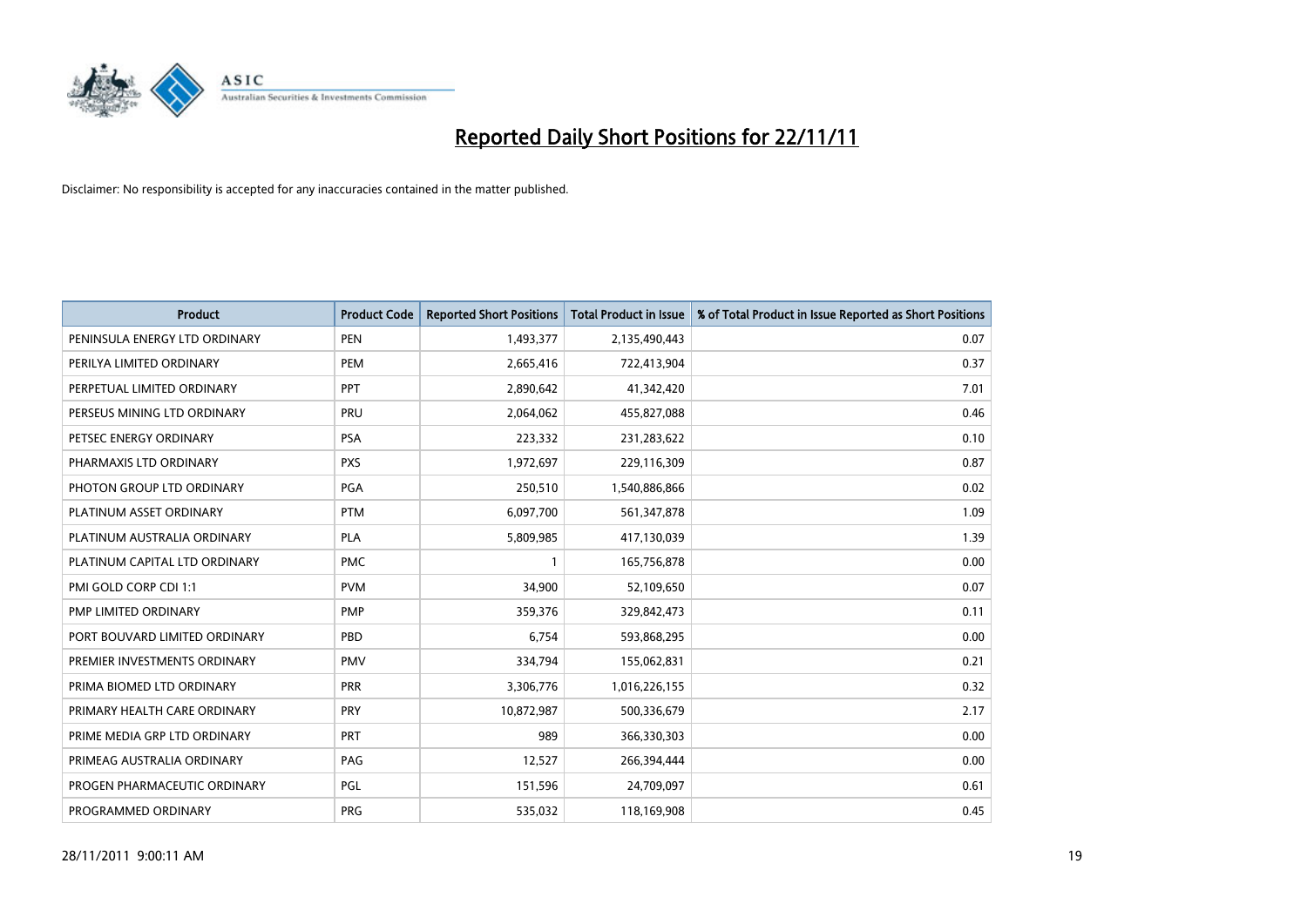

| <b>Product</b>                      | <b>Product Code</b> | <b>Reported Short Positions</b> | <b>Total Product in Issue</b> | % of Total Product in Issue Reported as Short Positions |
|-------------------------------------|---------------------|---------------------------------|-------------------------------|---------------------------------------------------------|
| <b>PSIVIDA CORP CDI 1:1</b>         | <b>PVA</b>          | 6.878                           | 8,689,940                     | 0.08                                                    |
| <b>QANTAS AIRWAYS ORDINARY</b>      | QAN                 | 33,046,238                      | 2,265,123,620                 | 1.46                                                    |
| <b>OBE INSURANCE GROUP ORDINARY</b> | OBE                 | 24,795,564                      | 1,115,545,692                 | 2.21                                                    |
| OR NATIONAL LIMITED ORDINARY        | <b>ORN</b>          | 22,626,584                      | 2,440,000,000                 | 0.92                                                    |
| ORXPHARMA LTD ORDINARY              | <b>ORX</b>          | 270,000                         | 144,244,857                   | 0.19                                                    |
| <b>QUBE LOGISTICS HLDG ORDINARY</b> | <b>QUB</b>          | 217,172                         | 803,032,897                   | 0.02                                                    |
| RAMELIUS RESOURCES ORDINARY         | <b>RMS</b>          | 3,924,612                       | 326,556,273                   | 1.20                                                    |
| RAMSAY HEALTH CARE ORDINARY         | <b>RHC</b>          | 1,251,913                       | 202,081,252                   | 0.60                                                    |
| RANGE RESOURCES LTD ORDINARY        | <b>RRS</b>          | 362,321                         | 1,602,030,474                 | 0.02                                                    |
| <b>RCR TOMLINSON ORDINARY</b>       | <b>RCR</b>          | 69,867                          | 133,593,505                   | 0.05                                                    |
| <b>REA GROUP ORDINARY</b>           | <b>REA</b>          | 391,943                         | 131,714,699                   | 0.30                                                    |
| <b>RECKON LIMITED ORDINARY</b>      | <b>RKN</b>          | 847,499                         | 133,354,672                   | 0.63                                                    |
| <b>RED 5 LIMITED ORDINARY</b>       | <b>RED</b>          | 100,000                         | 1,283,674,237                 | 0.01                                                    |
| <b>RED FORK ENERGY ORDINARY</b>     | <b>RFE</b>          | 7,696                           | 269,769,853                   | 0.00                                                    |
| REDBANK ENERGY LTD ORDINARY         | <b>AEI</b>          | 19                              | 786,287                       | 0.00                                                    |
| REED RESOURCES LTD ORDINARY         | <b>RDR</b>          | 390,899                         | 264,742,501                   | 0.15                                                    |
| REGIS RESOURCES ORDINARY            | <b>RRL</b>          | 991,691                         | 434,457,441                   | 0.22                                                    |
| RESMED INC CDI 10:1                 | <b>RMD</b>          | 6,317,239                       | 1,556,242,300                 | 0.40                                                    |
| <b>RESOLUTE MINING ORDINARY</b>     | <b>RSG</b>          | 12,519,084                      | 469,558,162                   | 2.66                                                    |
| RESOURCE GENERATION ORDINARY        | <b>RES</b>          | 341,811                         | 262,895,652                   | 0.13                                                    |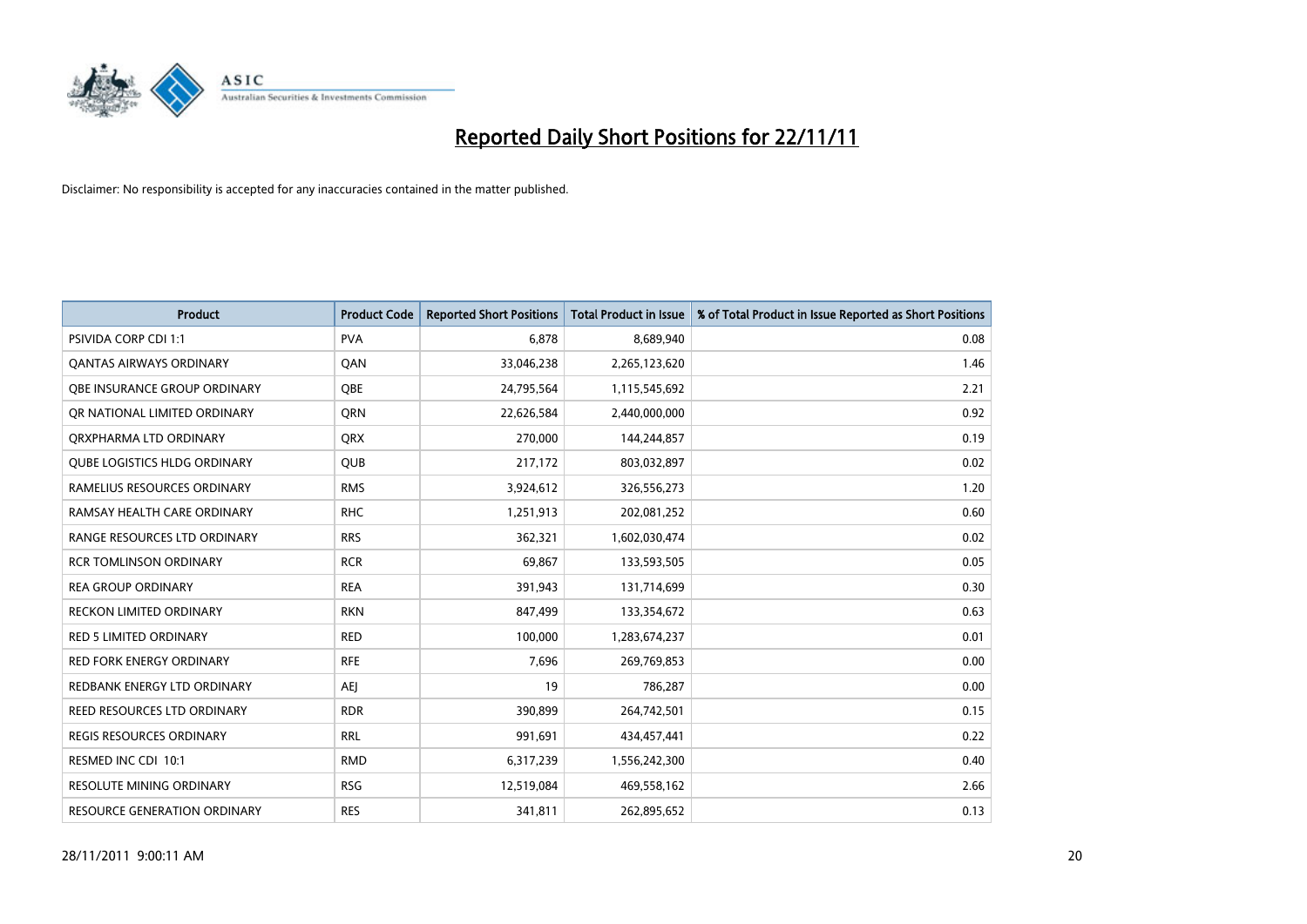

| <b>Product</b>                | <b>Product Code</b> | <b>Reported Short Positions</b> | <b>Total Product in Issue</b> | % of Total Product in Issue Reported as Short Positions |
|-------------------------------|---------------------|---------------------------------|-------------------------------|---------------------------------------------------------|
| RETAIL FOOD GROUP ORDINARY    | <b>RFG</b>          | 7,407                           | 108,229,282                   | 0.01                                                    |
| REVERSE CORP LIMITED ORDINARY | <b>REF</b>          | 125,041                         | 92,382,175                    | 0.14                                                    |
| REX MINERALS LIMITED ORDINARY | <b>RXM</b>          | 1,455,483                       | 153,635,519                   | 0.93                                                    |
| RHG LIMITED ORDINARY          | <b>RHG</b>          | 56,619                          | 308,483,177                   | 0.02                                                    |
| <b>RIALTO ENERGY ORDINARY</b> | <b>RIA</b>          | 120,741                         | 375,006,264                   | 0.03                                                    |
| RIO TINTO LIMITED ORDINARY    | <b>RIO</b>          | 24,481,815                      | 435,758,720                   | 5.61                                                    |
| RIVERCITY MOTORWAY STAPLED    | <b>RCY</b>          | 132,000                         | 957,010,115                   | 0.01                                                    |
| ROC OIL COMPANY ORDINARY      | <b>ROC</b>          | 2,018,879                       | 683,029,641                   | 0.30                                                    |
| ROYAL WOLF HOLDINGS ORDINARY  | <b>RWH</b>          | 60.000                          | 100,387,052                   | 0.06                                                    |
| SAI GLOBAL LIMITED ORDINARY   | SAI                 | 1,790,199                       | 202,259,037                   | 0.87                                                    |
| SALMAT LIMITED ORDINARY       | <b>SLM</b>          | 400,064                         | 159,802,174                   | 0.25                                                    |
| SAMSON OIL & GAS LTD ORDINARY | SSN                 | 545,356                         | 1,750,183,770                 | 0.02                                                    |
| SANDFIRE RESOURCES ORDINARY   | <b>SFR</b>          | 2,439,719                       | 150,879,969                   | 1.58                                                    |
| <b>SANTOS LTD ORDINARY</b>    | <b>STO</b>          | 13,590,700                      | 940,837,864                   | 1.42                                                    |
| SARACEN MINERAL ORDINARY      | SAR                 | 2,738,469                       | 593,210,240                   | 0.46                                                    |
| SEDGMAN LIMITED ORDINARY      | <b>SDM</b>          | 375,914                         | 212,215,619                   | 0.18                                                    |
| SEEK LIMITED ORDINARY         | <b>SEK</b>          | 16,590,116                      | 337,079,207                   | 4.92                                                    |
| SELECT HARVESTS ORDINARY      | <b>SHV</b>          | 34,969                          | 56,392,664                    | 0.06                                                    |
| SENETAS CORPORATION ORDINARY  | <b>SEN</b>          | 756,999                         | 463,105,195                   | 0.16                                                    |
| SENEX ENERGY LIMITED ORDINARY | SXY                 | 400,000                         | 917,392,416                   | 0.04                                                    |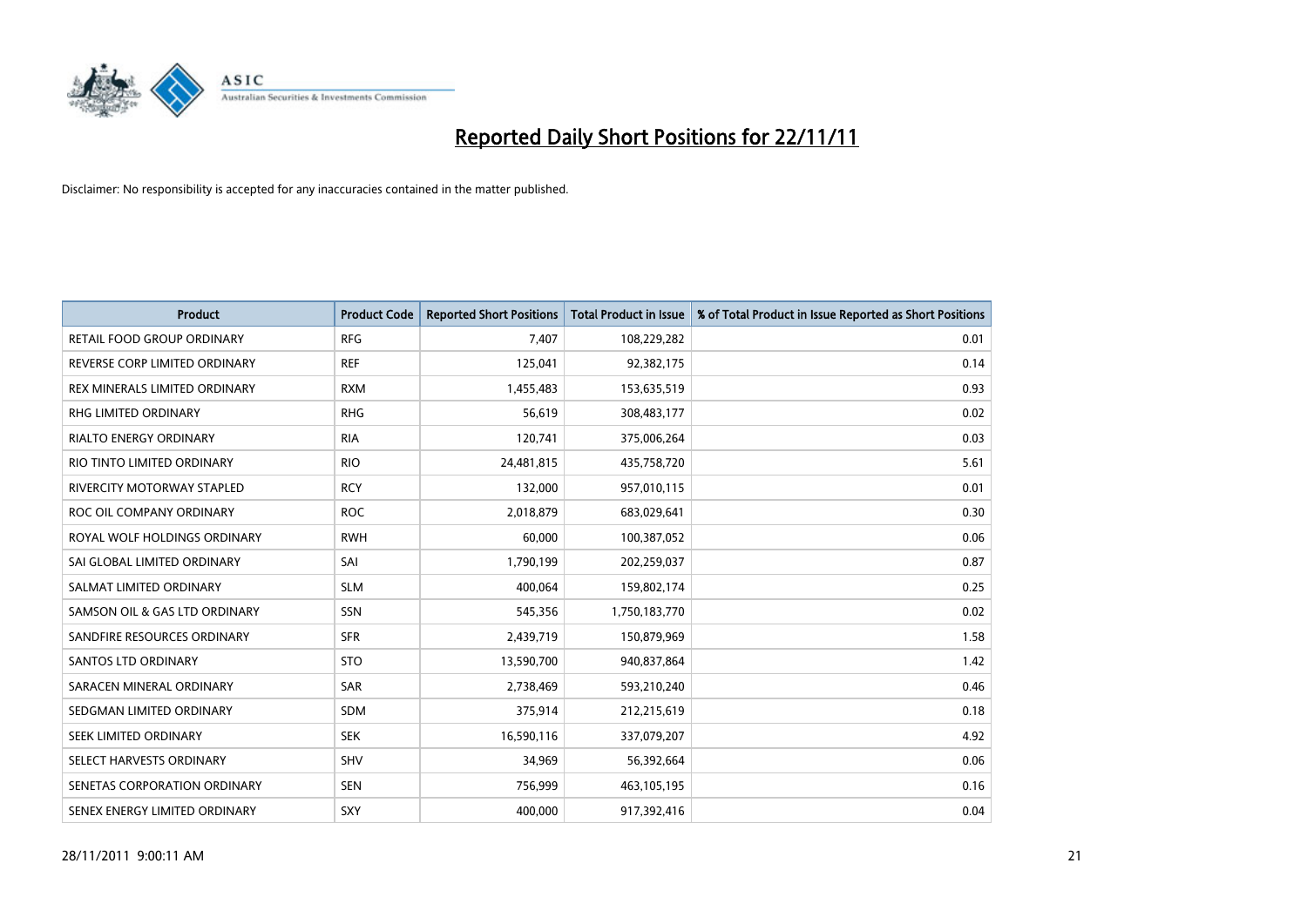

| <b>Product</b>                           | <b>Product Code</b> | <b>Reported Short Positions</b> | <b>Total Product in Issue</b> | % of Total Product in Issue Reported as Short Positions |
|------------------------------------------|---------------------|---------------------------------|-------------------------------|---------------------------------------------------------|
| SERVCORP LIMITED ORDINARY                | SRV                 | 26,183                          | 98,440,807                    | 0.03                                                    |
| SERVICE STREAM ORDINARY                  | <b>SSM</b>          | 344,663                         | 283,418,867                   | 0.12                                                    |
| SEVEN GROUP HOLDINGS CONV. RED. PREF.    | <b>SVWPA</b>        | 52,500                          | 4,963,640                     | 1.06                                                    |
| SEVEN GROUP HOLDINGS ORDINARY            | <b>SVW</b>          | 276,659                         | 306,410,281                   | 0.08                                                    |
| SEVEN WEST MEDIA LTD ORDINARY            | <b>SWM</b>          | 1,995,074                       | 645,719,542                   | 0.32                                                    |
| SIGMA PHARMACEUTICAL ORDINARY            | <b>SIP</b>          | 12,303,587                      | 1,178,626,572                 | 1.04                                                    |
| SILEX SYSTEMS ORDINARY                   | <b>SLX</b>          | 490,304                         | 170,133,997                   | 0.28                                                    |
| SILVER LAKE RESOURCE ORDINARY            | <b>SLR</b>          | 129,353                         | 185,702,828                   | 0.07                                                    |
| SIMS METAL MGMT LTD ORDINARY             | <b>SGM</b>          | 3,247,760                       | 207,819,928                   | 1.57                                                    |
| SINGAPORE TELECOMM. CHESS DEPOSITARY INT | SGT                 | 6,975,841                       | 188,667,418                   | 3.71                                                    |
| SIRIUS RESOURCES NL ORDINARY             | <b>SIR</b>          | 82,500                          | 137,134,586                   | 0.06                                                    |
| SIRTEX MEDICAL ORDINARY                  | <b>SRX</b>          | 2,339                           | 55,768,136                    | 0.00                                                    |
| SKILLED GROUP LTD ORDINARY               | <b>SKE</b>          | 59,735                          | 233, 243, 776                 | 0.02                                                    |
| SKY CITY ENTERTAIN, ORDINARY             | <b>SKC</b>          | 1,856                           | 576,958,340                   | 0.00                                                    |
| <b>SKY NETWORK ORDINARY</b>              | <b>SKT</b>          | 10,000                          | 389,139,785                   | 0.00                                                    |
| SMS MANAGEMENT. ORDINARY                 | <b>SMX</b>          | 87,457                          | 68,290,180                    | 0.12                                                    |
| SONIC HEALTHCARE ORDINARY                | <b>SHL</b>          | 5,993,556                       | 389,969,875                   | 1.54                                                    |
| SOUL PATTINSON (W.H) ORDINARY            | SOL                 | 33,840                          | 238,640,580                   | 0.01                                                    |
| SOUTH BOULDER MINES ORDINARY             | <b>STB</b>          | 81,614                          | 87,115,688                    | 0.09                                                    |
| SP AUSNET STAPLED SECURITIES             | <b>SPN</b>          | 26,757,509                      | 2,850,932,204                 | 0.93                                                    |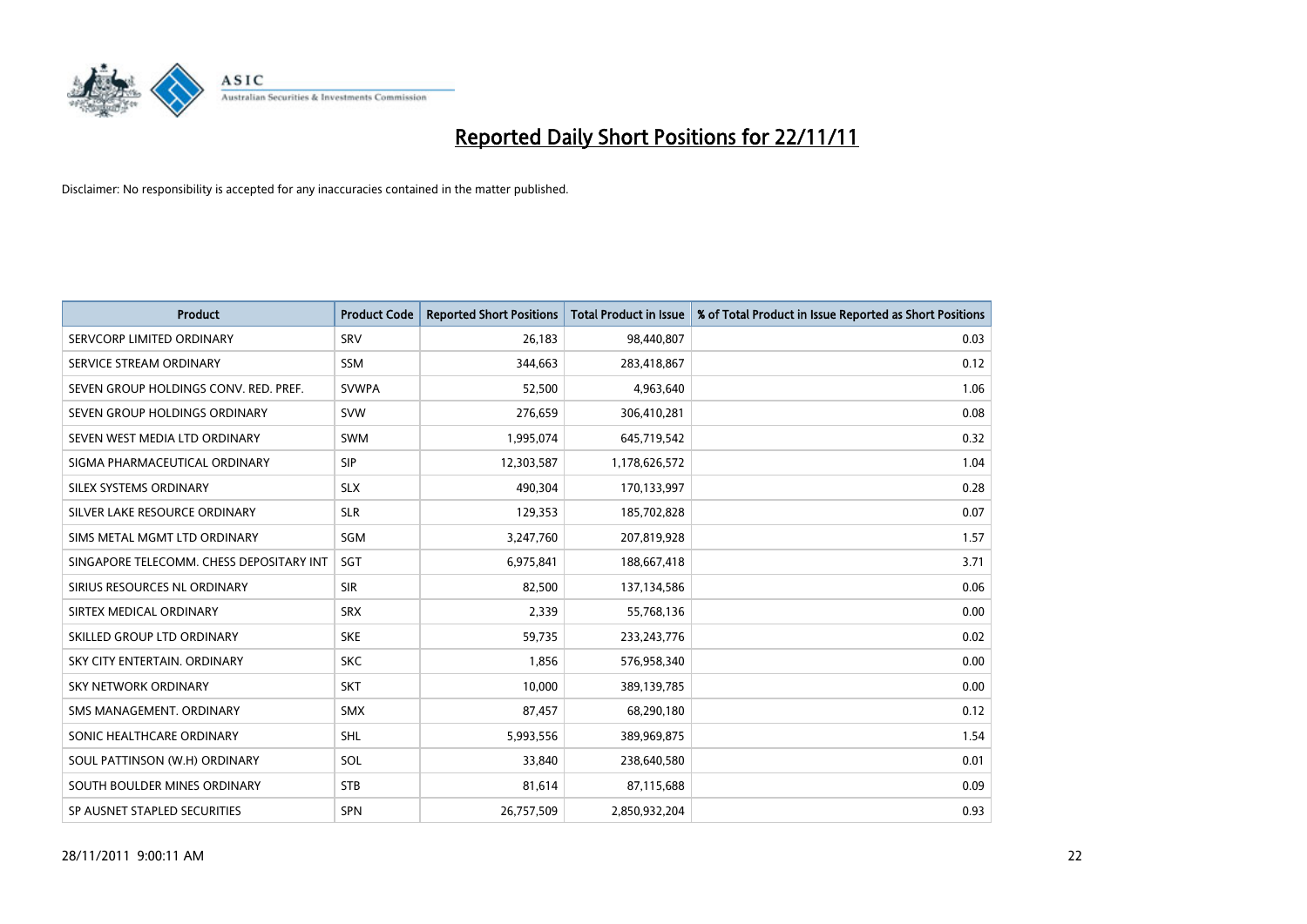

| <b>Product</b>                           | <b>Product Code</b> | <b>Reported Short Positions</b> | <b>Total Product in Issue</b> | % of Total Product in Issue Reported as Short Positions |
|------------------------------------------|---------------------|---------------------------------|-------------------------------|---------------------------------------------------------|
| SPARK INFRASTRUCTURE STAPLED NOTE & UNIT | SKI                 | 16,594,773                      | 1,326,734,264                 | 1.23                                                    |
| SPDR 200 FUND ETF UNITS                  | <b>STW</b>          | 8                               | 52,578,556                    | 0.00                                                    |
| SPECIALTY FASHION ORDINARY               | <b>SFH</b>          | 646,935                         | 192,086,121                   | 0.34                                                    |
| SPOTLESS GROUP LTD ORDINARY              | <b>SPT</b>          | 1,182,323                       | 265,454,407                   | 0.44                                                    |
| ST BARBARA LIMITED ORDINARY              | <b>SBM</b>          | 7,542,083                       | 325,615,389                   | 2.31                                                    |
| STAGING CONNECTIONS ORDINARY             | <b>STG</b>          | 2,917,189                       | 78,317,726                    | 3.72                                                    |
| STANMORE COAL LTD ORDINARY               | <b>SMR</b>          | 17,231                          | 89,791,402                    | 0.02                                                    |
| STARPHARMA HOLDINGS ORDINARY             | SPL                 | 1,461,878                       | 248,026,578                   | 0.59                                                    |
| STH AMERICAN COR LTD ORDINARY            | SAY                 | 9,200                           | 257,785,604                   | 0.00                                                    |
| STHN CROSS MEDIA ORDINARY                | <b>SXL</b>          | 3,750,315                       | 705,766,444                   | 0.52                                                    |
| STOCKLAND UNITS/ORD STAPLED              | SGP                 | 20,349,543                      | 2,338,995,230                 | 0.84                                                    |
| STRAITS RES LTD. ORDINARY                | SRQ                 | 494,064                         | 324,796,141                   | 0.15                                                    |
| STW COMMUNICATIONS ORDINARY              | SGN                 | 296,787                         | 363,702,471                   | 0.07                                                    |
| SUNCORP GROUP LTD ORDINARY               | <b>SUN</b>          | 10,565,213                      | 1,286,600,980                 | 0.80                                                    |
| SUNDANCE ENERGY ORDINARY                 | <b>SEA</b>          | 173,079                         | 277,098,474                   | 0.06                                                    |
| SUNDANCE RESOURCES ORDINARY              | <b>SDL</b>          | 5,591,162                       | 2,902,422,169                 | 0.18                                                    |
| SUNLAND GROUP LTD ORDINARY               | <b>SDG</b>          | 38,698                          | 201,578,526                   | 0.02                                                    |
| SUPER RET REP LTD ORDINARY               | <b>SUL</b>          | 3,070,552                       | 185,306,121                   | 1.65                                                    |
| SWICK MINING ORDINARY                    | <b>SWK</b>          | 1,548                           | 236,724,970                   | 0.00                                                    |
| SYMEX HOLDINGS ORDINARY                  | <b>SYM</b>          | 6,633                           | 191,593,493                   | 0.00                                                    |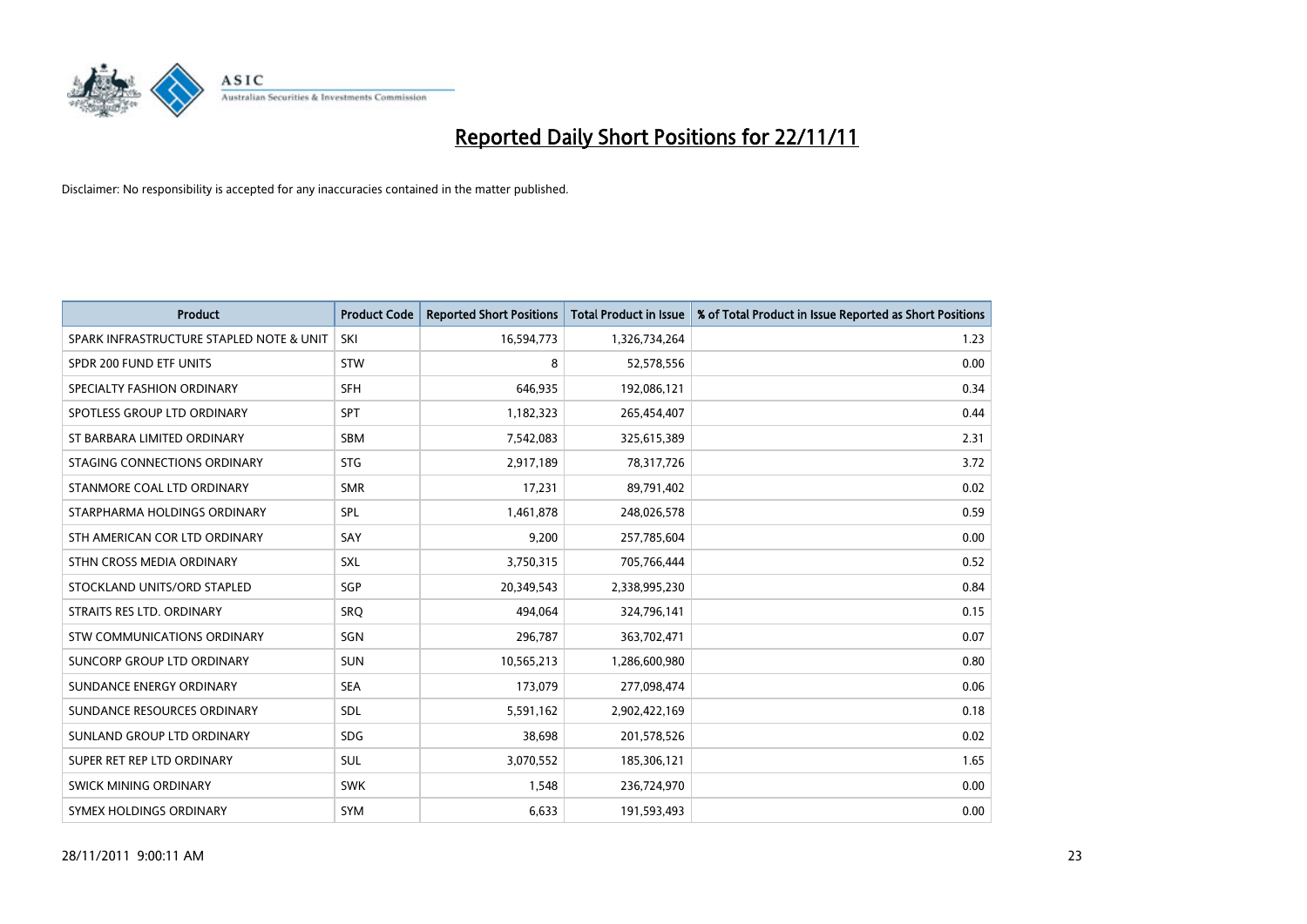

| <b>Product</b>                       | <b>Product Code</b> | <b>Reported Short Positions</b> | <b>Total Product in Issue</b> | % of Total Product in Issue Reported as Short Positions |
|--------------------------------------|---------------------|---------------------------------|-------------------------------|---------------------------------------------------------|
| <b>TABCORP HOLDINGS LTD ORDINARY</b> | <b>TAH</b>          | 5,165,674                       | 712,805,880                   | 0.72                                                    |
| TALENT2 INTERNATION ORDINARY         | <b>TWO</b>          | 7                               | 147,349,701                   | 0.00                                                    |
| <b>TANAMI GOLD NL ORDINARY</b>       | <b>TAM</b>          | 154,064                         | 260,997,677                   | 0.06                                                    |
| TAP OIL LIMITED ORDINARY             | <b>TAP</b>          | 3,158,987                       | 240,995,311                   | 1.30                                                    |
| TASSAL GROUP LIMITED ORDINARY        | <b>TGR</b>          | 62,913                          | 146,304,404                   | 0.04                                                    |
| <b>TATTS GROUP LTD ORDINARY</b>      | <b>TTS</b>          | 15,185,592                      | 1,340,756,623                 | 1.14                                                    |
| TELECOM CORPORATION ORDINARY         | <b>TEL</b>          | 11,063,631                      | 1,924,943,857                 | 0.57                                                    |
| TELSTRA CORPORATION. ORDINARY        | <b>TLS</b>          | 40,489,321                      | 12,443,074,357                | 0.30                                                    |
| TEN NETWORK HOLDINGS ORDINARY        | <b>TEN</b>          | 50,009,683                      | 1,045,236,720                 | 4.80                                                    |
| TERANGA GOLD CORP CDI 1:1            | <b>TGZ</b>          | 256,908                         | 153,870,012                   | 0.16                                                    |
| TFS CORPORATION LTD ORDINARY         | <b>TFC</b>          | 81,046                          | 279,621,829                   | 0.03                                                    |
| THAKRAL HOLDINGS GRP ORDINARY/UNIT   | <b>THG</b>          | 2                               | 585,365,014                   | 0.00                                                    |
| THE REJECT SHOP ORDINARY             | <b>TRS</b>          | 1,563,082                       | 26,071,170                    | 5.98                                                    |
| THOR MINING PLC CHESS DEPOSITARY 1:1 | <b>THR</b>          | 2,307                           | 222,489,120                   | 0.00                                                    |
| THORN GROUP LIMITED ORDINARY         | <b>TGA</b>          | 66,323                          | 146,091,970                   | 0.04                                                    |
| TIGER RESOURCES ORDINARY             | <b>TGS</b>          | 1,200,117                       | 671,110,549                   | 0.17                                                    |
| TISHMAN SPEYER UNITS                 | <b>TSO</b>          | 62,609                          | 338,440,904                   | 0.02                                                    |
| TNG LIMITED ORDINARY                 | <b>TNG</b>          | 4,321                           | 284,803,062                   | 0.00                                                    |
| TOLL HOLDINGS LTD ORDINARY           | <b>TOL</b>          | 23,487,561                      | 717,133,875                   | 3.25                                                    |
| TORO ENERGY LIMITED ORDINARY         | <b>TOE</b>          | 35,404                          | 975,436,676                   | 0.00                                                    |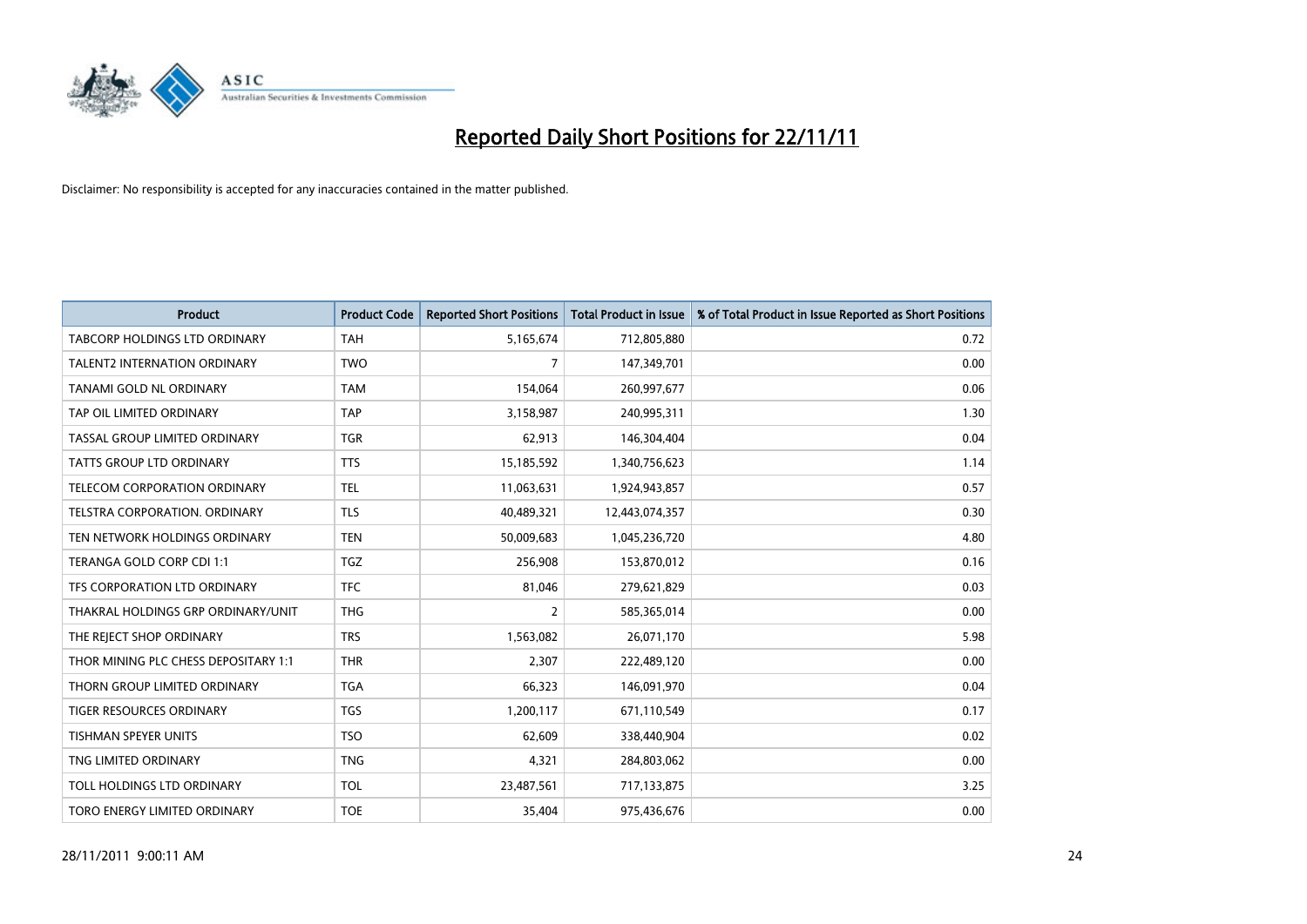

| <b>Product</b>                       | <b>Product Code</b> | <b>Reported Short Positions</b> | <b>Total Product in Issue</b> | % of Total Product in Issue Reported as Short Positions |
|--------------------------------------|---------------------|---------------------------------|-------------------------------|---------------------------------------------------------|
| <b>TOWER LIMITED ORDINARY</b>        | <b>TWR</b>          | 689,519                         | 265,176,580                   | 0.26                                                    |
| TOX FREE SOLUTIONS ORDINARY          | <b>TOX</b>          | 15,801                          | 97,626,882                    | 0.01                                                    |
| TPG TELECOM LIMITED ORDINARY         | <b>TPM</b>          | 3,656,871                       | 783,895,606                   | 0.45                                                    |
| TRANSFIELD SERVICES ORDINARY         | <b>TSE</b>          | 4,429,595                       | 548,357,906                   | 0.79                                                    |
| TRANSPACIFIC INDUST, ORDINARY        | <b>TPI</b>          | 15,548,840                      | 1,490,155,467                 | 1.04                                                    |
| TRANSURBAN GROUP TRIPLE STAPLED SEC. | <b>TCL</b>          | 4,911,330                       | 1,450,874,876                 | 0.32                                                    |
| TREASURY WINE ESTATE ORDINARY        | <b>TWE</b>          | 10,541,334                      | 647,227,144                   | 1.63                                                    |
| TRINITY GROUP STAPLED SECURITIES     | <b>TCQ</b>          | 3,419                           | 193,235,631                   | 0.00                                                    |
| TROY RESOURCES NL ORDINARY           | <b>TRY</b>          | 99,273                          | 88,149,823                    | 0.11                                                    |
| UGL LIMITED ORDINARY                 | UGL                 | 5,024,012                       | 166,047,171                   | 3.00                                                    |
| UNILIFE CORPORATION CDI 6:1          | <b>UNS</b>          | 913,973                         | 260,848,758                   | 0.35                                                    |
| <b>VDM GROUP LIMITED ORDINARY</b>    | <b>VMG</b>          | 11,116                          | 932,485,103                   | 0.00                                                    |
| <b>VENTURE MINERALS ORDINARY</b>     | <b>VMS</b>          | 302,141                         | 221,093,592                   | 0.13                                                    |
| <b>VIEW RESOURCES LTD ORDINARY</b>   | <b>VRE</b>          | 1,760                           | 881,953,670                   | 0.00                                                    |
| <b>VIRGIN BLUE HOLDINGS ORDINARY</b> | <b>VBA</b>          | 40,725,617                      | 2,210,197,600                 | 1.83                                                    |
| <b>VITA GROUP LTD ORDINARY</b>       | <b>VTG</b>          | 75,190                          | 142,499,800                   | 0.05                                                    |
| VITERRA INC CDI 1:1                  | <b>VTA</b>          | 3,828                           | 68,629,939                    | 0.01                                                    |
| <b>WATPAC LIMITED ORDINARY</b>       | <b>WTP</b>          | 113,068                         | 185,160,973                   | 0.06                                                    |
| <b>WDS LIMITED ORDINARY</b>          | <b>WDS</b>          | 701                             | 144,740,614                   | 0.00                                                    |
| <b>WEBIET LIMITED ORDINARY</b>       | <b>WEB</b>          | 52,388                          | 73,368,062                    | 0.07                                                    |